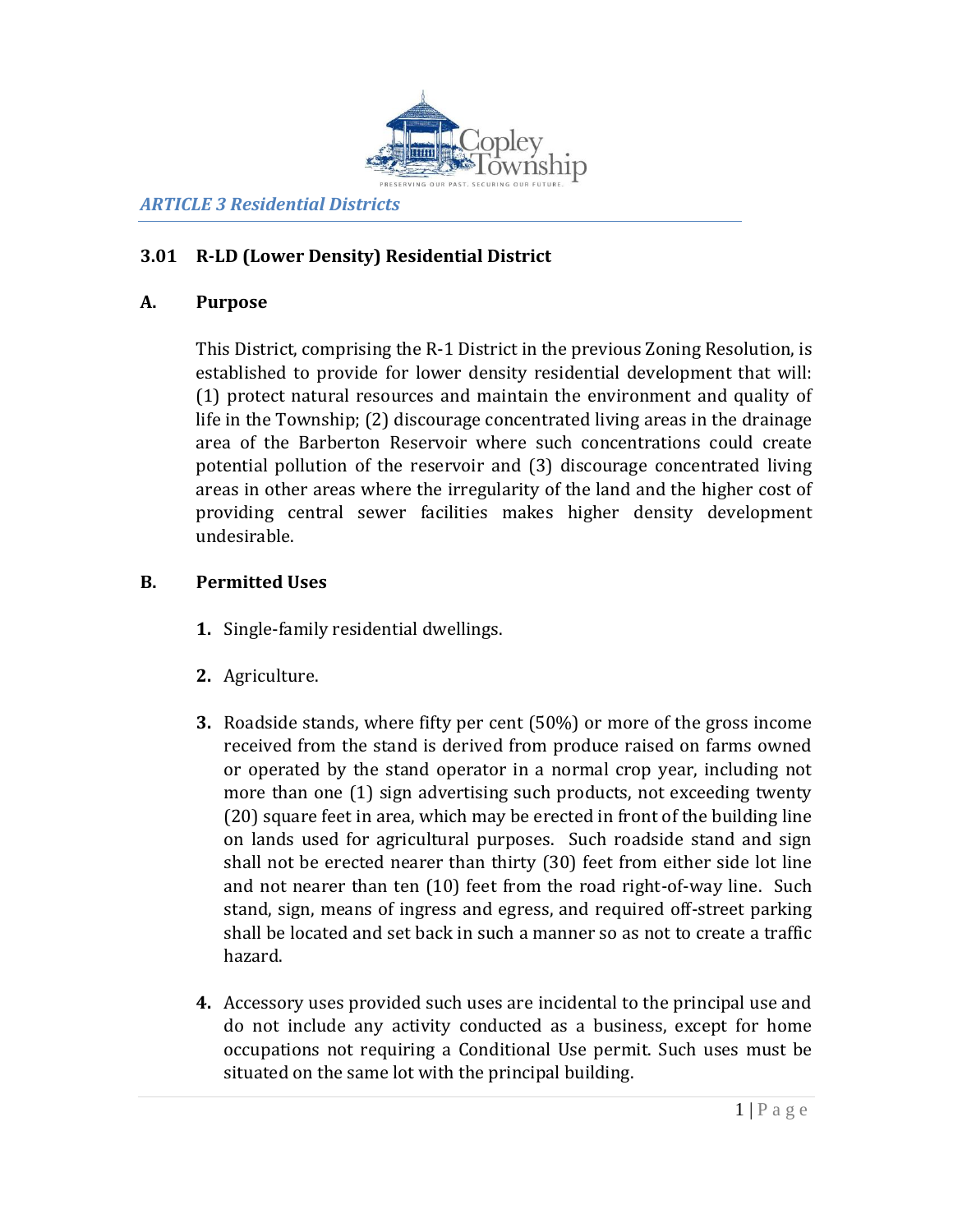- **5.** Signs As regulated by Article 8 of this Resolution.
- **6.** Private stable on lots that have a minimum area of two (2) acres.
- **7.** Composting Provided that any composting is incidental to the principal use and is not conducted as a business or as any part of a business. The materials for composting shall consist only of yard waste (leaves, grass, wood chips and a soil mix) and food wastes, such as egg shells, coffee grounds and filters, and vegetable trimmings, or other kinds of waste deemed acceptable for composting by the Summit Soil and Water Conservation District. No materials may be composted other than those that originate on the lot occupied by the principal use. No materials for composting may be transported or conveyed in any manner to the lot occupied by the principal use. The composting site shall be maintained in a neat and orderly fashion to minimize clutter and odors and not create a rodent problem. Composting is only permitted in the rear yard of a property and no compost pile or container shall be closer to any adjoining property than the property setback line for accessory uses.

### **C. Conditionally Permitted Uses**

The Board of Zoning Appeals may issue Conditional Zoning Certificates for the uses listed below, subject to Article 7, Standards for Conditional Uses.

- **1.** Bed and Breakfast.
- **2.** Cemeteries.
- **3.** Churches.
- **4.** Home Occupations (Up to 3 outside employees).
- **5.** Landscape Business as home occupation.
- **6.** Schools/educational facilities.
- **7.** Wind Turbines.
- **8.** Facilities operated by public agencies for the protection of the public, or the provision of governmental services, that may include, but are not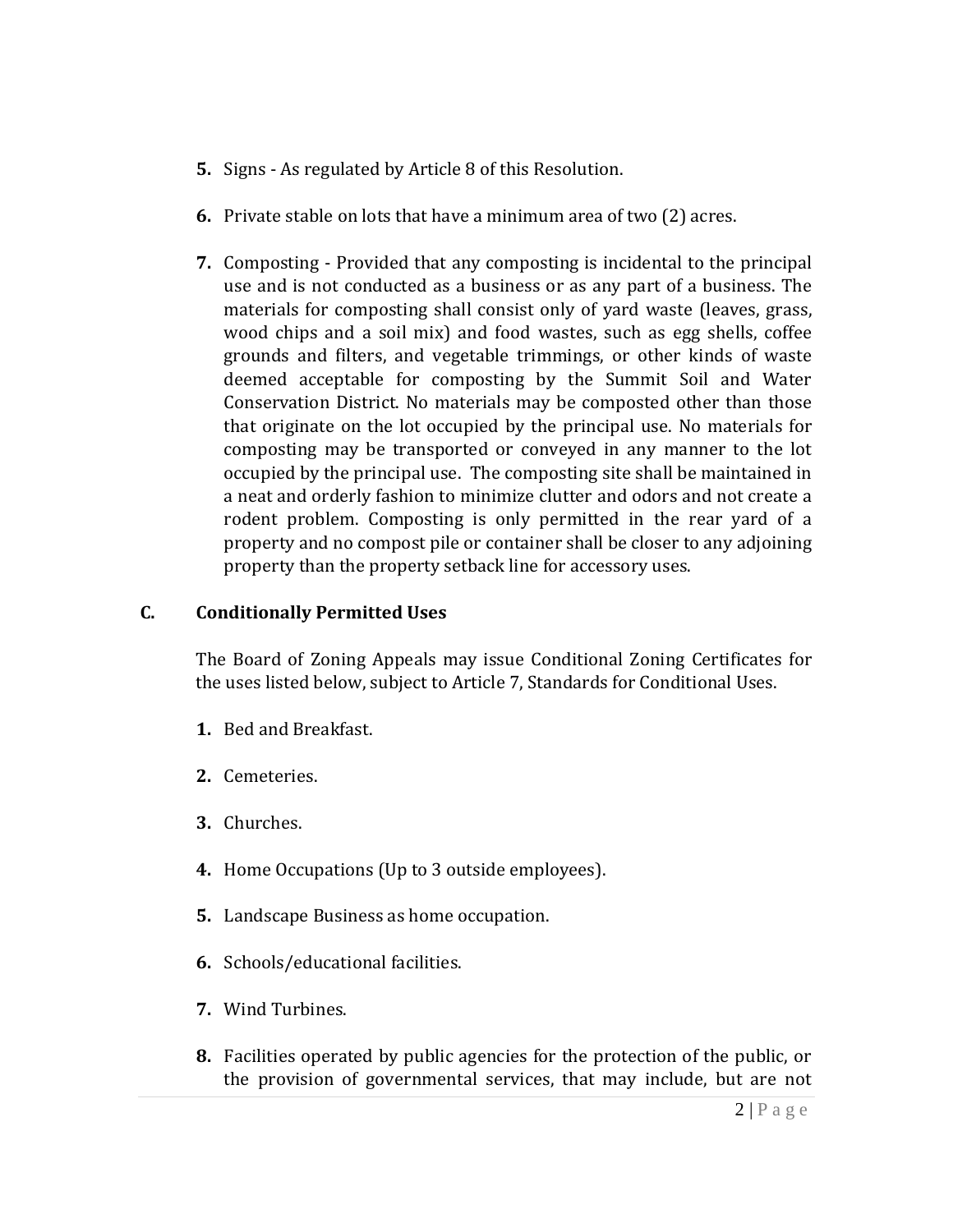limited to, fire stations, and other firefighting facilities, sheriff and police stations, public works departments, township or county offices, and emergency medical service facilities.

**9.** Event Centers

#### **D. Area and Height Regulations**

- **1.** Minimum Lot Area One and one-half (1 ½) acres.
- **2.** Minimum Lot Width at Building Setback Line One hundred fifty (150) feet.
- **3.** Minimum Lot Width from Street Right-Of-Way Line and continuing to the Building Setback Line - Sixty (60) feet.
- **4.** Minimum Front Yard Setback From the Street Right-of-Way Line Sixty (60) feet.
- **5.** Minimum Rear Yard Setback Fifty (50) feet.
- **6.** Minimum Side Yard Setback Fifteen (15) feet.
- **7.** Minimum Living Floor Area per Dwelling Unit One thousand (1,000) square feet for structures with a basement. One thousand two hundred (1,200) square feet for structures without a basement.
- **8.** Height Regulations No building shall exceed thirty-five (35) feet in height, except as provided otherwise in this Resolution.
- **9.** Off-Street Parking As regulated by Article 9 of this Resolution

#### **3.02 R – MD (Medium Density) Residential District**

#### **A. Purpose**

This District, comprising the R-2 and R-3 Districts in the previous Zoning Resolution, is established to accommodate single-family & two-family residential dwellings at existing densities in the areas so defined. The object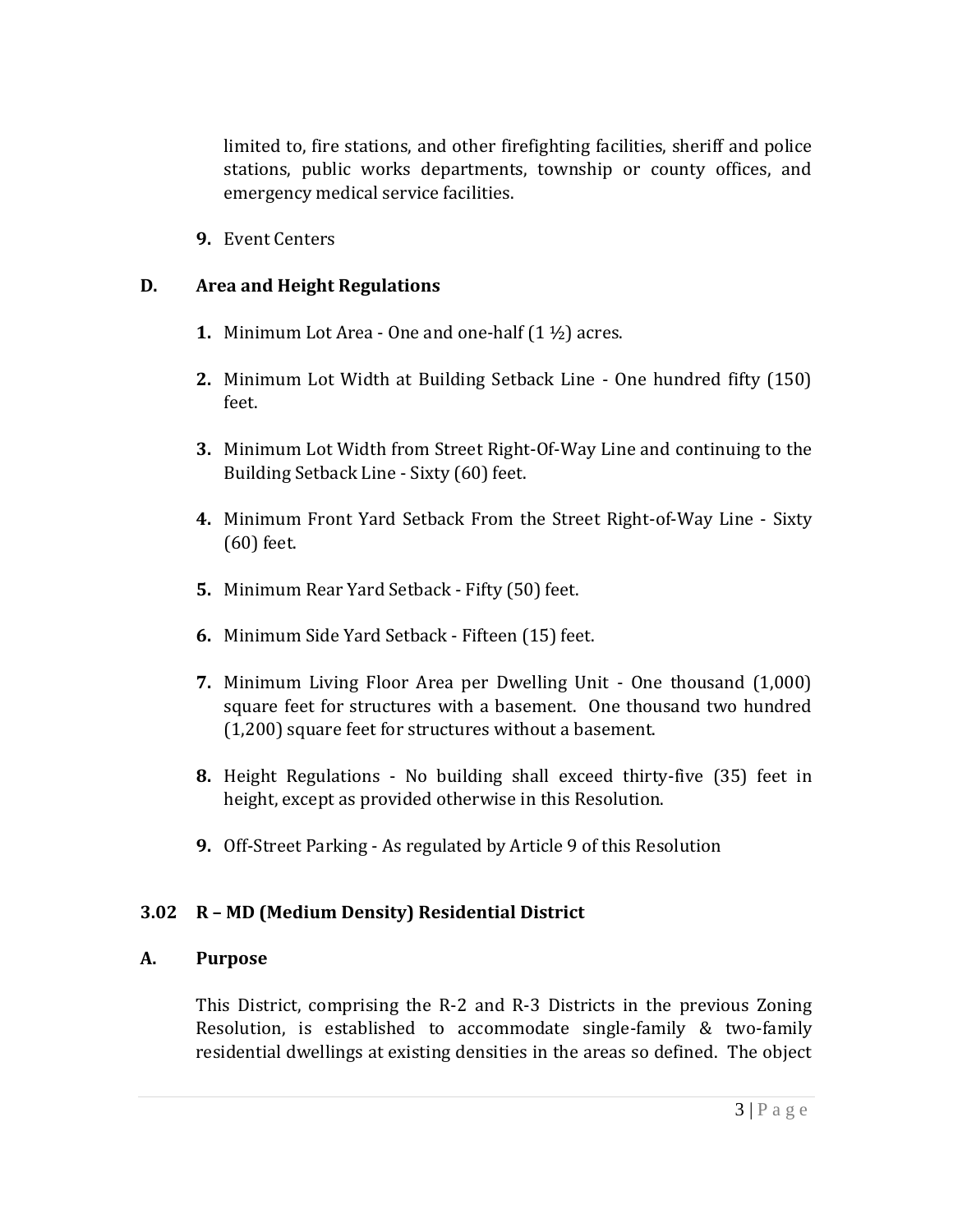of the regulations in this District is to maintain the suburban character of the area and to discourage large concentrations of intensive development.

#### **B. Permitted Uses**

- **1.** Single-family residential dwellings.
- **2.** Agriculture.
- **3.** Roadside stands, where fifty per cent (50%) or more of the gross income received from the stand is derived from produce raised on farms owned or operated by the stand operator in a normal crop year, including not more than one (1) sign advertising such products, not exceeding twenty (20) square feet in area, which may be erected in front of the building line on lands used for agricultural purposes. Such roadside stand and sign shall not be erected nearer than thirty (30) feet from either side lot line and not nearer than ten (10) feet from the road right-of-way line. Such stand, sign, means of ingress and egress, and required off-street parking shall be located and set back in such a manner so as not to create a traffic hazard.
- **4.** Accessory uses provided such uses are incidental to the principal use and do not include any activity conducted as a business, except for home occupations not requiring a Conditional Use permit. Such uses must be situated on the same lot with the principal building.
- **5.** Signs As regulated by Article 8 of this Resolution.
- **6.** Private stable on lots that have a minimum area of two (2) acres.
- **7.** Composting Provided that any composting is incidental to the principal use and is not conducted as a business or as any part of a business. The materials for composting shall consist only of yard waste (leaves, grass, wood chips and a soil mix) and food wastes, such as egg shells, coffee grounds and filters, and vegetable trimmings, or other kinds of waste deemed acceptable for composting by the Summit Soil and Water Conservation District. No materials may be composted other than those that originate on the lot occupied by the principal use. No materials for composting may be transported or conveyed in any manner to the lot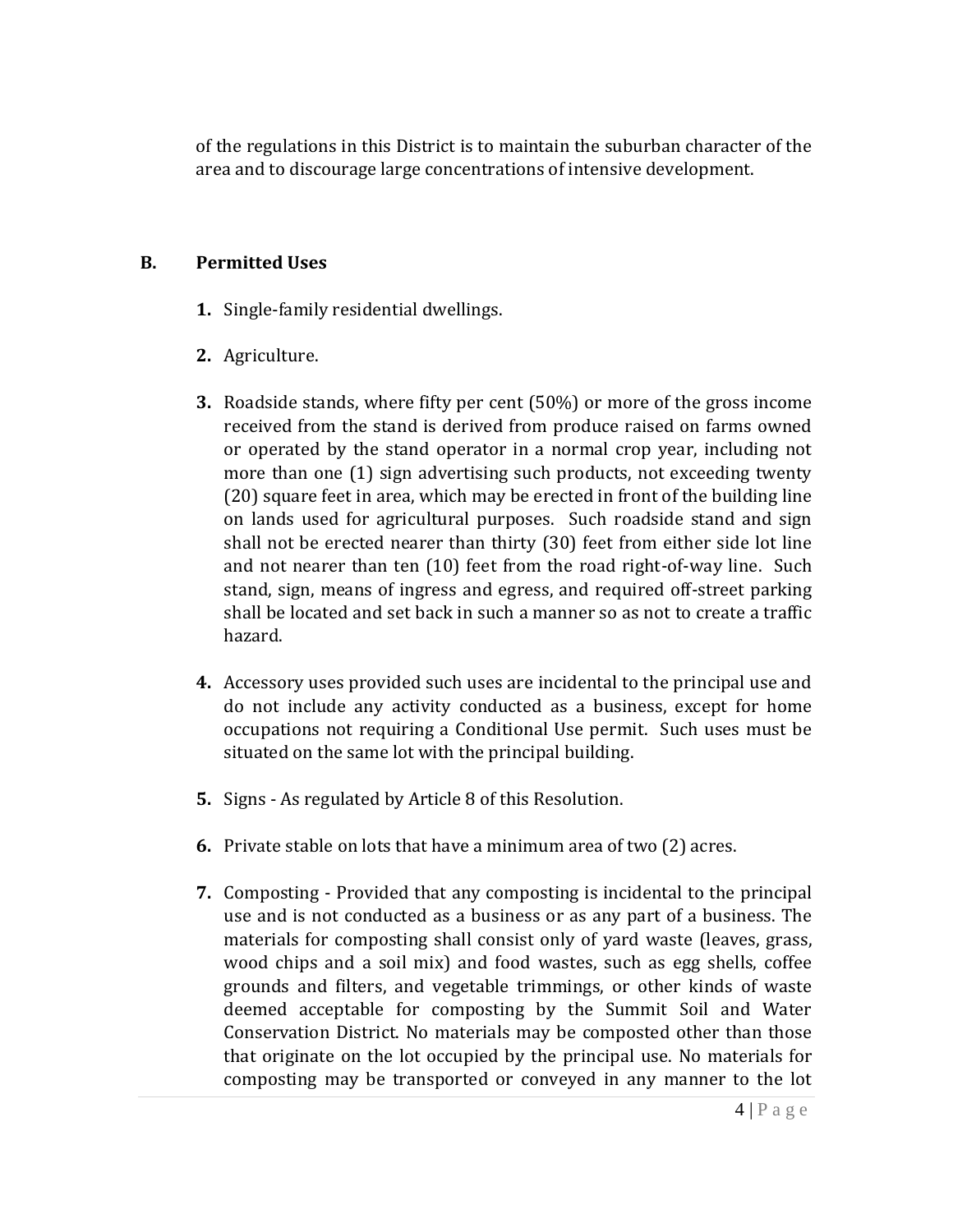occupied by the principal use. The composting site shall be maintained in a neat and orderly fashion to minimize clutter and odors and not create a rodent problem. Composting is only permitted in the rear yard of a property and no compost pile or container shall be closer to any adjoining property than the property setback lines for accessory uses.

### **C. Conditionally Permitted Uses**

The Board of Zoning Appeals may issue Conditional Zoning Certificates for the uses listed below, subject to Article 7, Standards for Conditional Uses.

- **1.** Bed and Breakfast.
- **2.** Cemeteries.
- **3.** Churches.
- **4.** Home Occupations (Up to 3 outside employees).
- **5.** Hospices.
- **6.** Schools/educational facilities.
- **7.** Two-family dwellings.
- **8.** Wind Turbines.
- **9.** Facilities operated by public agencies for the protection of the public, or the provision of governmental services, that may include, but are not limited to, fire stations, and other firefighting facilities, sheriff and police stations, public works departments, township or county offices, and emergency medical service facilities.
- **10.** Event Centers

# **D. Area and Height Regulations**

**1.** Minimum Lot Area – Single Family. One and one-half (1½) acres without centralized water and sewer. One-half  $(1/2)$  acre with centralized water and sewer.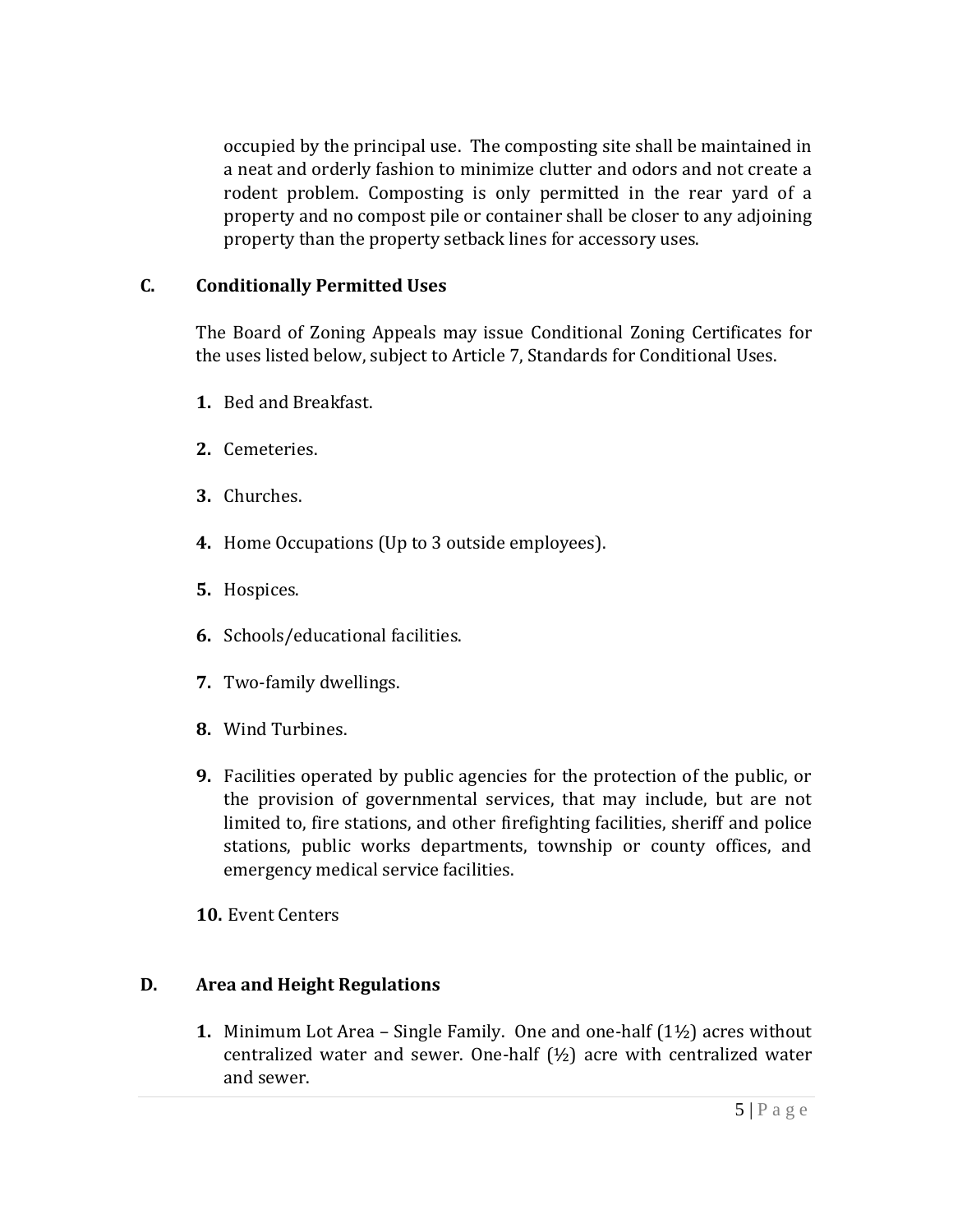- **2.** Minimum Lot Area Two-Family. Not permitted without centralized water and sewer. One-half  $(1/2)$  acre with centralized water and sewer.
- **3.** Minimum Lot Width at Building Setback Line Single Family. One hundred fifty (150) feet without centralized sewer and water. One hundred (100) feet with centralized water and sewer.
- **4.** Minimum Lot Width at Building Setback Line –Two-Family. Not permitted without centralized water and sewer. One hundred (100) feet with centralized water and sewer.
- **5.** Minimum Lot Width from Street Right-Of-Way Line and continuing to the Building Setback Line – Single and Two-family. Sixty (60) feet.
- **6.** Minimum Front Yard Setback from the Street Right-of-Way Line Single and Two-family. Sixty (60) feet.
- **7.** Minimum Rear Yard Setback Single and Two-family. Fifty (50) feet.
- **8.** Minimum Side Yard Setback Single and Two-family. Fifteen (15) feet.
- **9.** Minimum Living Floor Area per Dwelling Unit Single and Two-family. One thousand (1,000) square feet for structures with a basement. One thousand two hundred (1,200) square feet for structures without a basement.
- **10.**Height Regulations No building shall exceed thirty-five (35) feet in height, except as provided otherwise in this Resolution.
- **11.**Off-Street Parking As regulated by Article 9 of this Resolution.

## **3.03 R – S/MF (Single/Multi-Family) Residential District**

#### **A. Purpose**

This District, comprising the R-6 District in the previous Zoning Resolution, is established to accommodate single, two and multi-family residential dwellings. The object of this District is to permit a higher density of population where centralized sewer and water facilities can be economically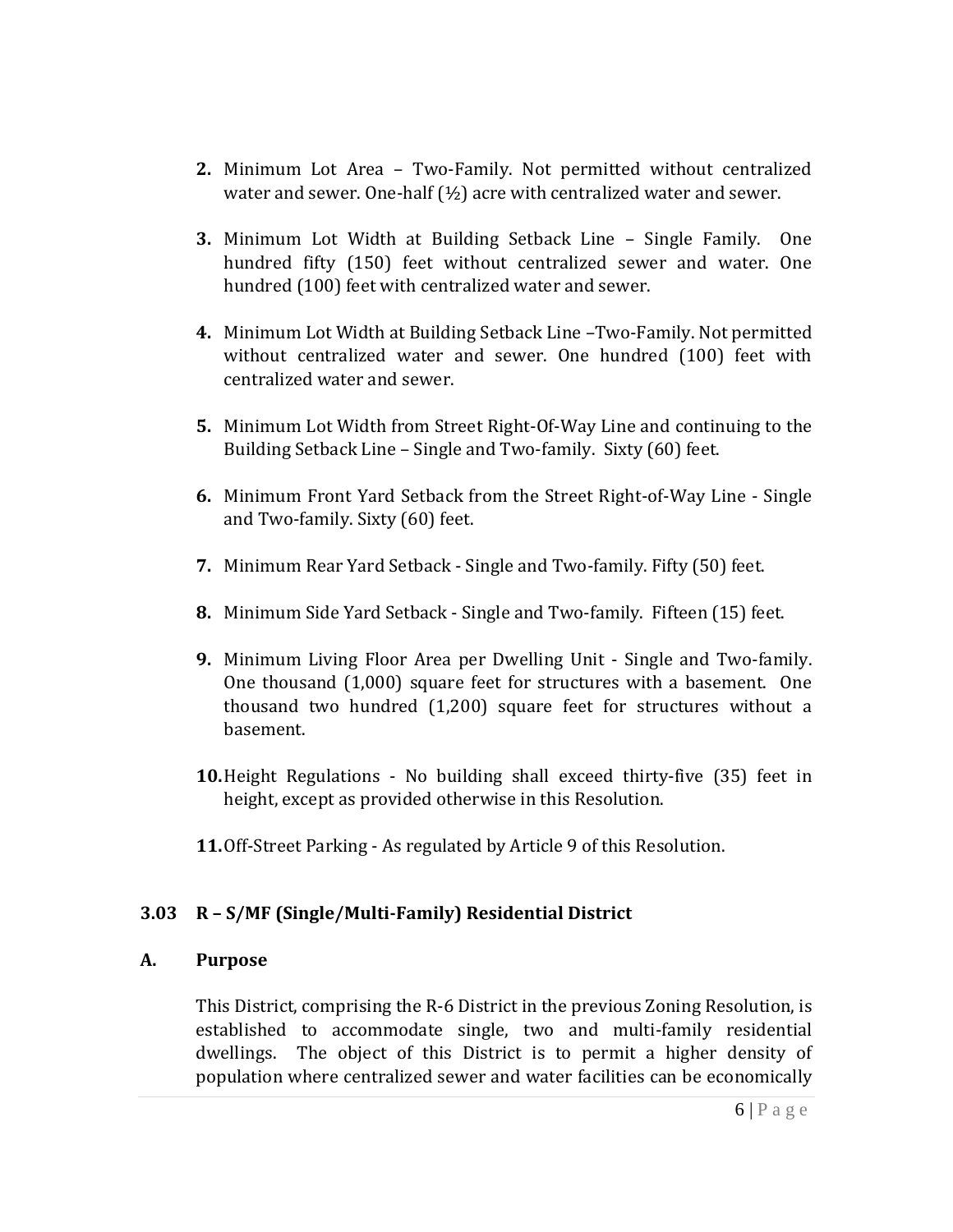provided, and where multi-family dwellings can be used to buffer other uses from commercial uses, highways, or railways.

#### **B. Permitted Uses**

- **1.** Single-family residential dwellings.
- **2.** Two-Family residential dwellings.
- **3.** Multi-Family residential dwellings, with a density up to and including six (6) dwelling units per acre**.**
- **4.** Agriculture.
- **5.** Roadside stands, where fifty per cent (50%) or more of the gross income received from the stand is derived from produce raised on farms owned or operated by the stand operator in a normal crop year, including not more than one (1) sign advertising such products, not exceeding twenty (20) square feet in area, which may be erected in front of the building line on lands used for agricultural purposes. Such roadside stand and sign shall not be erected nearer than thirty (30) feet from either side lot line and not nearer than ten (10) feet from the road right-of-way line. Such stand, sign, means of ingress and egress, and required off-street parking shall be located and set back in such a manner so as not to create a traffic hazard.
- **6.** Accessory uses provided such uses are incidental to the principal use and do not include any activity conducted as a business, except for home occupations not requiring a Conditional Use permit. Such uses must be situated on the same lot with the principal building.
- **7.** Signs As regulated by Article 8 of this Resolution.
- **8.** Composting Provided that any composting is incidental to the principal use and is not conducted as a business or as any part of a business. The materials for composting shall consist only of yard waste (leaves, grass, wood chips and a soil mix) and food wastes, such as egg shells, coffee grounds and filters, and vegetable trimmings, or other kinds of waste deemed acceptable for composting by the Summit Soil and Water Conservation District. No materials may be composted other than those that originate on the lot occupied by the principal use. No materials for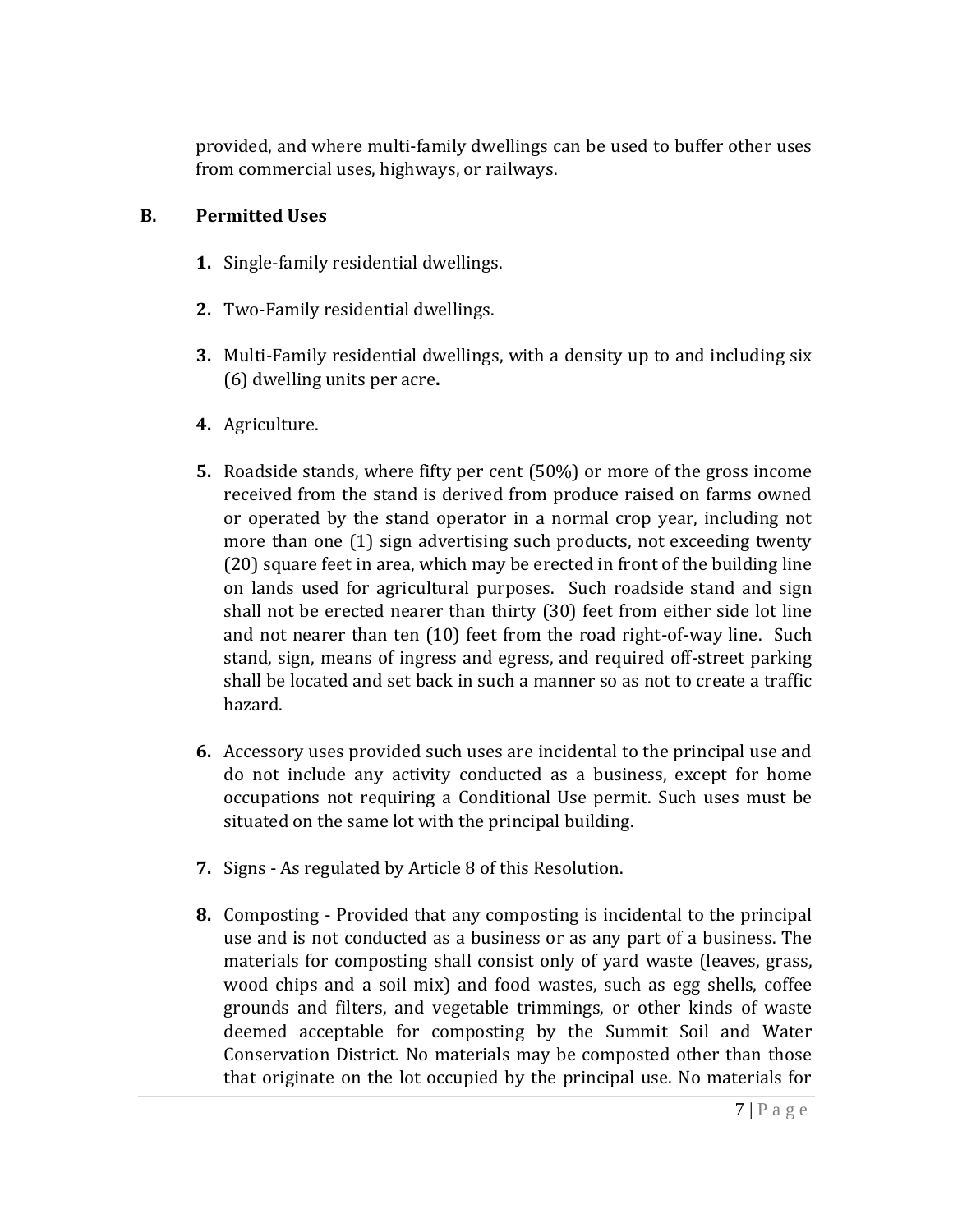composting may be transported or conveyed in any manner to the lot occupied by the principal use. The composting site shall be maintained in a neat and orderly fashion to minimize clutter and odors and not create a rodent problem. Composting is only permitted in the rear yard of a property and no compost pile or container shall be closer to any adjoining property than the property setback lines for accessory uses.

#### **C. Conditionally Permitted Uses**

The Board of Zoning Appeals may issue Conditional Zoning Certificates for the uses listed below, subject to Article 7, Standards for Conditional Uses.

- **1.** Bed and Breakfast.
- **2.** Cemeteries.
- **3.** Churches.
- **4.** Home Occupations (Up to 3 outside employees).
- **5.** Hospices.
- **6.** Schools/educational facilities.
- **7.** Wind Turbines.

#### **D. Area and Height Regulations**

- **1.** Minimum Lot Area Single Family. One and one-half  $(1 \frac{1}{2})$  acres without centralized water and sewer. One-half  $(½)$  acre with centralized water and sewer.
- **2.** Minimum Lot Area Two-Family. Not permitted without centralized water and sewer. One-half  $(1/2)$  acre with centralized water and sewer.
- **3.** Minimum Lot Area Multi-Family. Not permitted without centralized water and sewer. One-half  $(\frac{1}{2})$  acre with centralized water and sewer.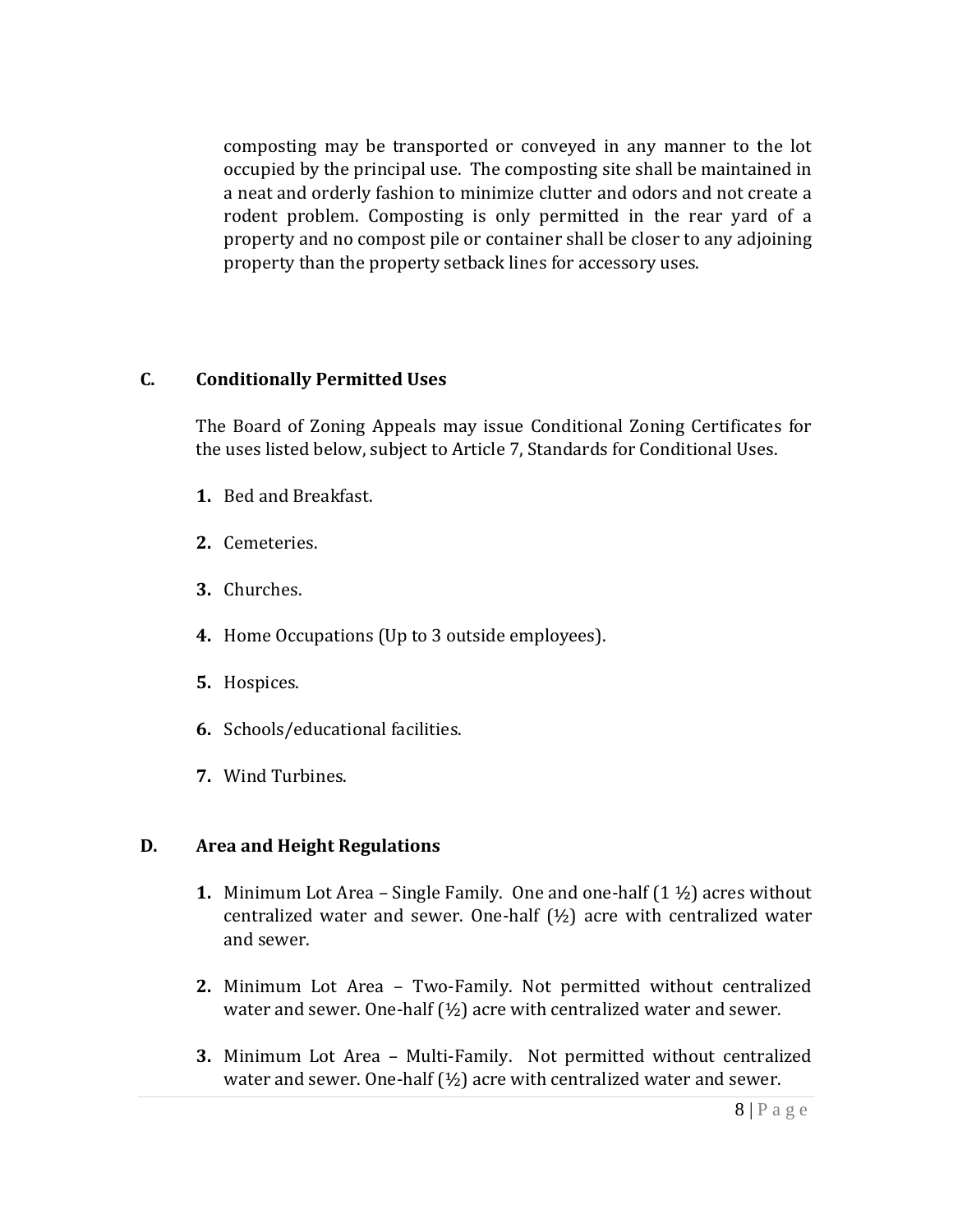- **4.** Minimum Lot Width at Building Setback Line –Single Family. One hundred fifty (150) feet without centralized sewer and water. One hundred (100) feet with centralized water and sewer.
- **5.** Minimum Lot Width at Building Setback Line Two-Family. Not permitted without centralized water and sewer. One hundred (100) feet with centralized water and sewer.
- **6.** Minimum Lot Width at Building Setback Line –Multi-Family. Not permitted without centralized water and sewer. One hundred (100) feet with centralized water and sewer.
- **7.** Minimum Lot Width from Street Right-of-Way Line and continuing to the Building Setback Line –Sixty (60) feet.
- **8.** Minimum Front Yard Setback from the Street Right-of-Way Line Sixty (60) feet.
- **9.** Minimum Rear Yard Setback Fifty (50) feet.
- **10.**Minimum Side Yard Setback Fifteen (15) feet.
- **11.**Minimum Living Floor Area per Dwelling Unit Single family. One thousand (1,000) square feet for structures with a basement. One thousand two hundred (1,200) square feet for structures without a basement.
- **12.**Minimum Living Floor Area per Dwelling Unit Two-family. One thousand (1,000) square feet.
- **13.**Minimum Living Floor Area per Dwelling Unit Multi-family. Eight hundred (800) square feet.
- **14.** Height Regulations No building shall exceed thirty-five (35) feet in height, except as provided otherwise in this Resolution.
- **15.** Off-Street Parking As regulated by Article 9 of this Resolution.

#### **3.04 R – HD (Higher Density) Residential District**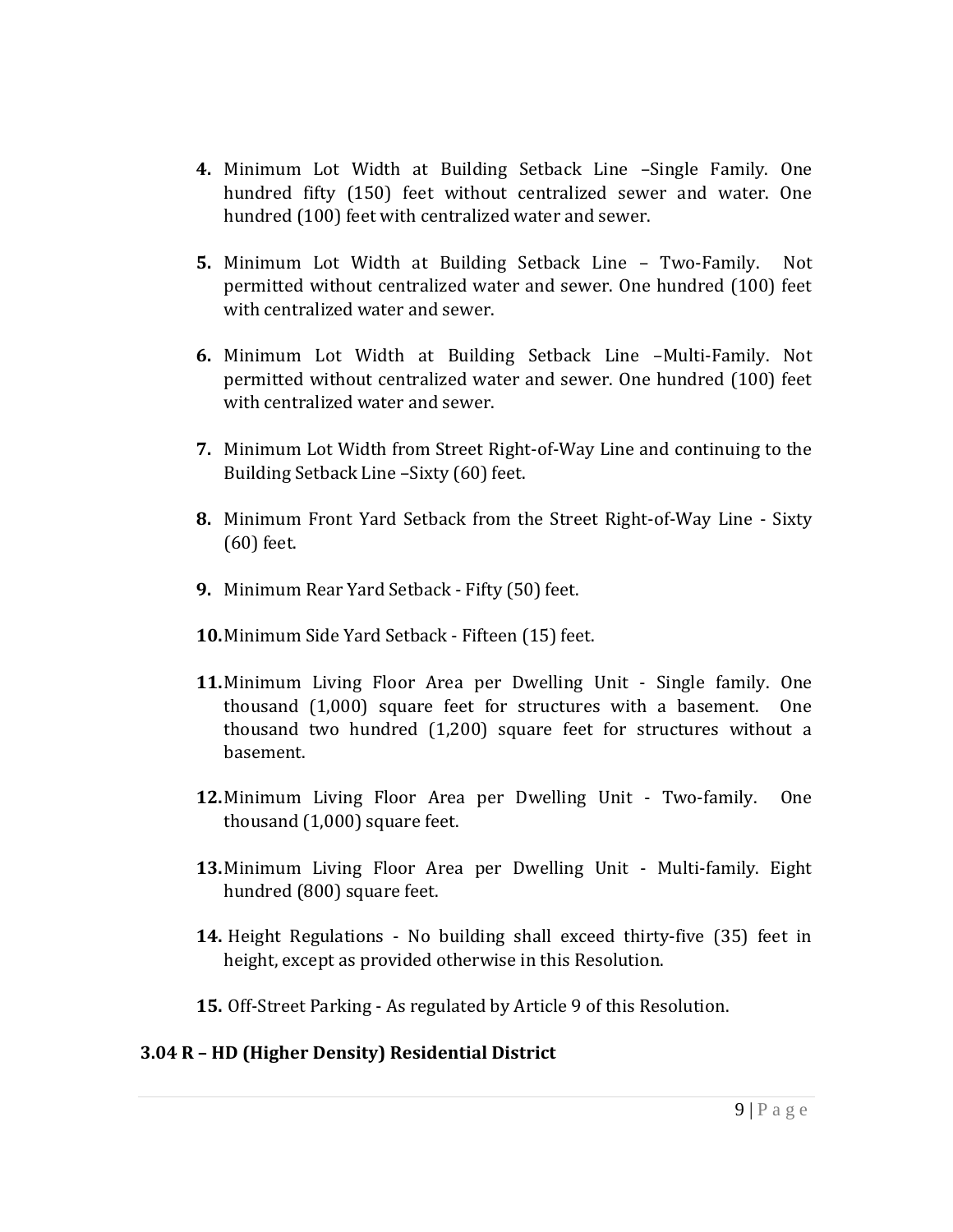#### **A. Purpose**

This District, comprising the R-3A District in the previous Zoning Resolution, is established to accommodate single-family residential dwellings with the objective of permitting a higher density of population where centralized sewer and water facilities are provided, and where positioning of homes can be used to buffer higher and lower density uses. A minimum of five (5) acres is required to establish an RHD District. At least seventy-five percent (75%) of the lots must front on a local roadway or cul-de-sac street.

#### **B. Permitted Uses**

- **1.** Single-family residential dwellings, with a density up to and including three (3) dwelling units per acre.
- **2.** Agriculture.
- **3.** Accessory uses provided such uses are incidental to the principal use and do not include any activity conducted as a business, except for home occupations not requiring a Conditional Use permit. Such uses must be situated on the same lot with the principal building.
- **4.** Signs As regulated by Article 8 of this Resolution.
- **5.** Composting Provided that any composting is incidental to the principal use and is not conducted as a business or as any part of a business. The materials for composting shall consist only of yard waste (leaves, grass, wood chips and a soil mix) and food wastes, such as egg shells, coffee grounds and filters, and vegetable trimmings, or other kinds of waste deemed acceptable for composting by the Summit Soil and Water Conservation District. No materials may be composted other than those that originate on the lot occupied by the principal use. No materials for composting may be transported or conveyed in any manner to the lot occupied by the principal use. The composting site shall be maintained in a neat and orderly fashion to minimize clutter and odors and not create a rodent problem. Composting is only permitted in the rear yard of a property and no compost pile or container shall be closer to any adjoining property than the property setback lines for accessory uses.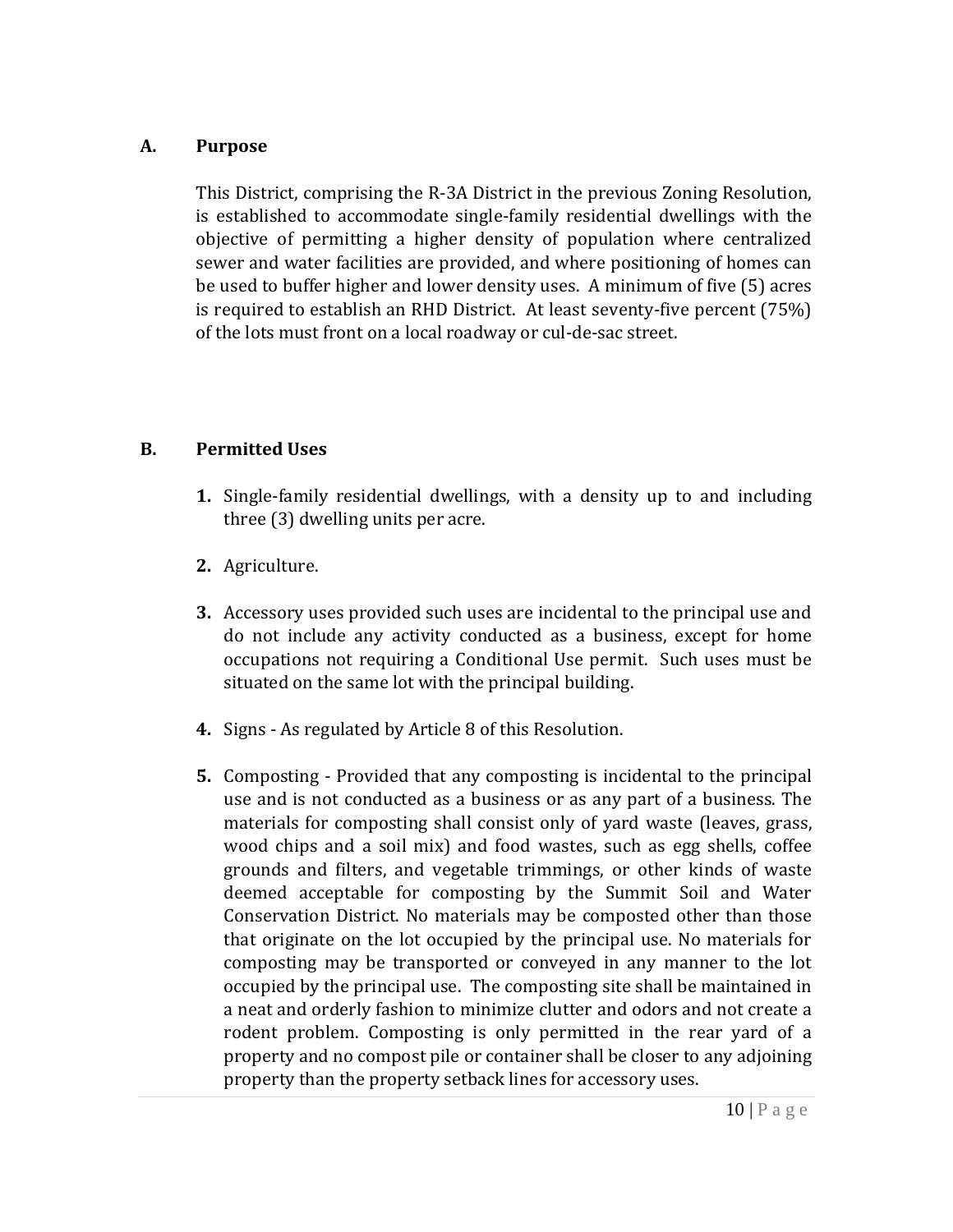#### **C. Conditionally Permitted Uses**

The Board of Zoning Appeals may issue Conditional Zoning Certificates for the uses listed below, subject to Article 7, Standards for Conditional Uses.

- **1.** Bed and Breakfast.
- **2.** Cemeteries.
- **3.** Churches.
- **4.** Home Occupations (Up to 3 outside employees).
- **5.** Hospices.
- **6.** Schools/educational facilities.
- **7.** Wind Turbines.
- **8.** Facilities operated by public agencies for the protection of the public, or the provision of governmental services, that may include, but are not limited to, fire stations, and other firefighting facilities, sheriff and police stations, public works departments, township or county offices, and emergency medical service facilities.

#### **D. Area and Height Regulations**

- **1.** Minimum Lot Area Single Family. One and one-half (1 ½) acres without centralized water and sewer. Nine thousand (9,000) square feet with centralized water and sewer.
- **2.** Minimum Lot Width at Minimum Setback Line One hundred fifty (150) feet without centralized sewer and water. Sixty (60) feet with centralized water and sewer.
- **3.** Minimum Lot Width from Street Right-of-Way Line and continuing to the Minimum Setback Line – One hundred fifty (150) feet without centralized sewer and water. Sixty (60) feet with centralized water and sewer.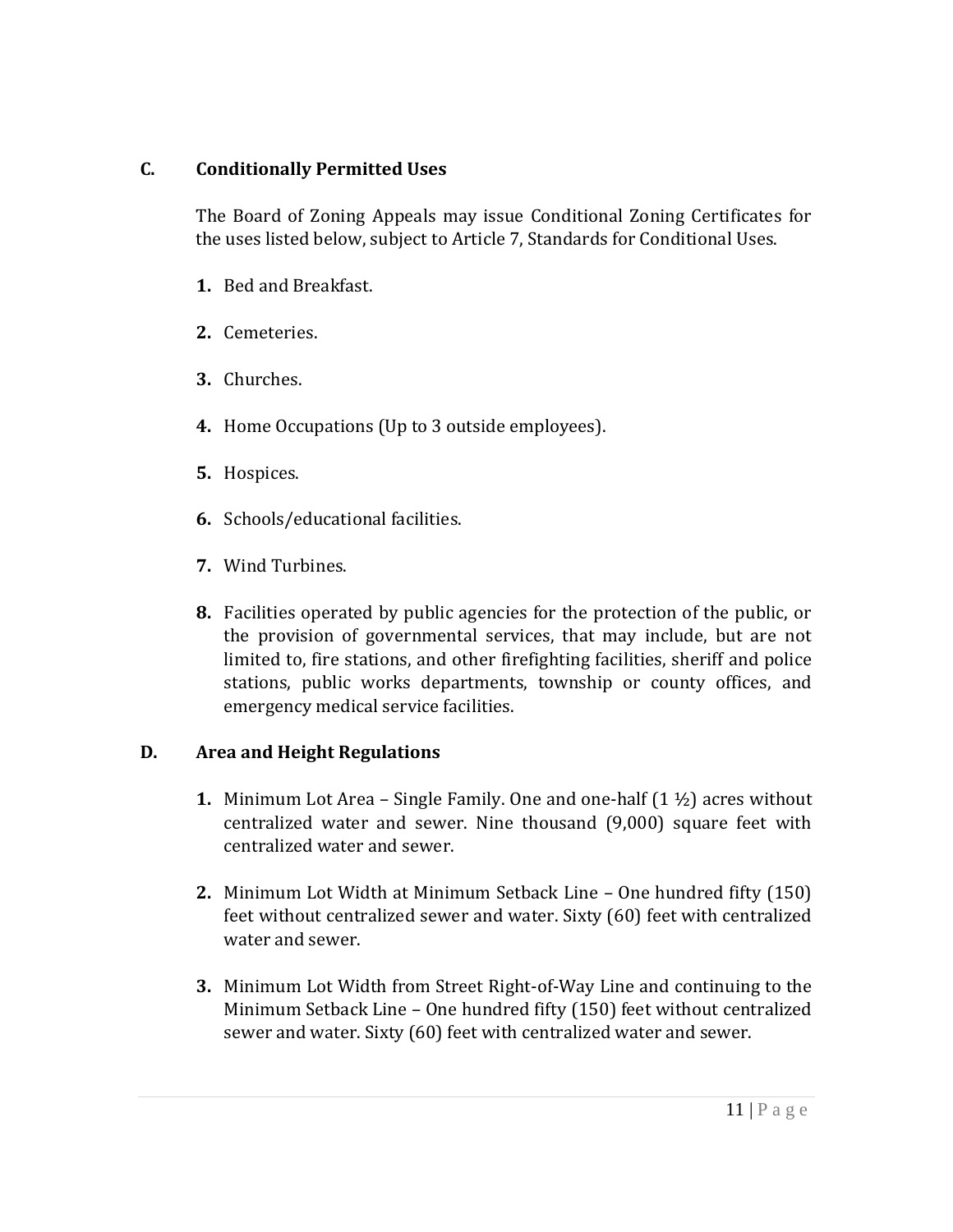- **4.** Minimum Front Yard Setback from the Street Right-of-Way Line -Sixty (60) feet on collector or arterial streets without centralized sewer and water. Thirty (30) feet on other than collector or arterial streets with centralized water and sewer.
- **5.** Minimum Rear Yard Setback Forty (40) feet without centralized sewer and water. Forty (40) feet with centralized water and sewer.
- **6.** Minimum Side Yard Setback Five (5) feet, with or without centralized water and sewer.
- **7.** Minimum Separation Between Structures on Adjoining Lots Fifteen (15) feet.
- **8.** Minimum Living Floor Area per Dwelling Unit One thousand (1,000) square feet for structures with a basement with or without centralized water and sewer. One thousand two hundred (1,200) square feet for structures without a basement with or without centralized water and sewer.
- **9.** Height Regulations No building shall exceed thirty-five (35) feet in height, except as provided otherwise in this Resolution.

**10.**Off-Street Parking - As regulated by Article 9 of this Resolution.

## **3.05 R – OC (Open Space/Conservation) Residential District**

#### A. **Purpose**

This District, comprising the OC Open Space and Conservation District in the previous Zoning Resolution, is established to achieve the following purposes:

- **1.** To preserve and protect the values of distinctive geologic, topographic, botanic, historic and scenic areas;
- **2.** To protect the ecological balance of an area;
- **3.** To conserve natural resources, such as river valley and tracts of forest land; and,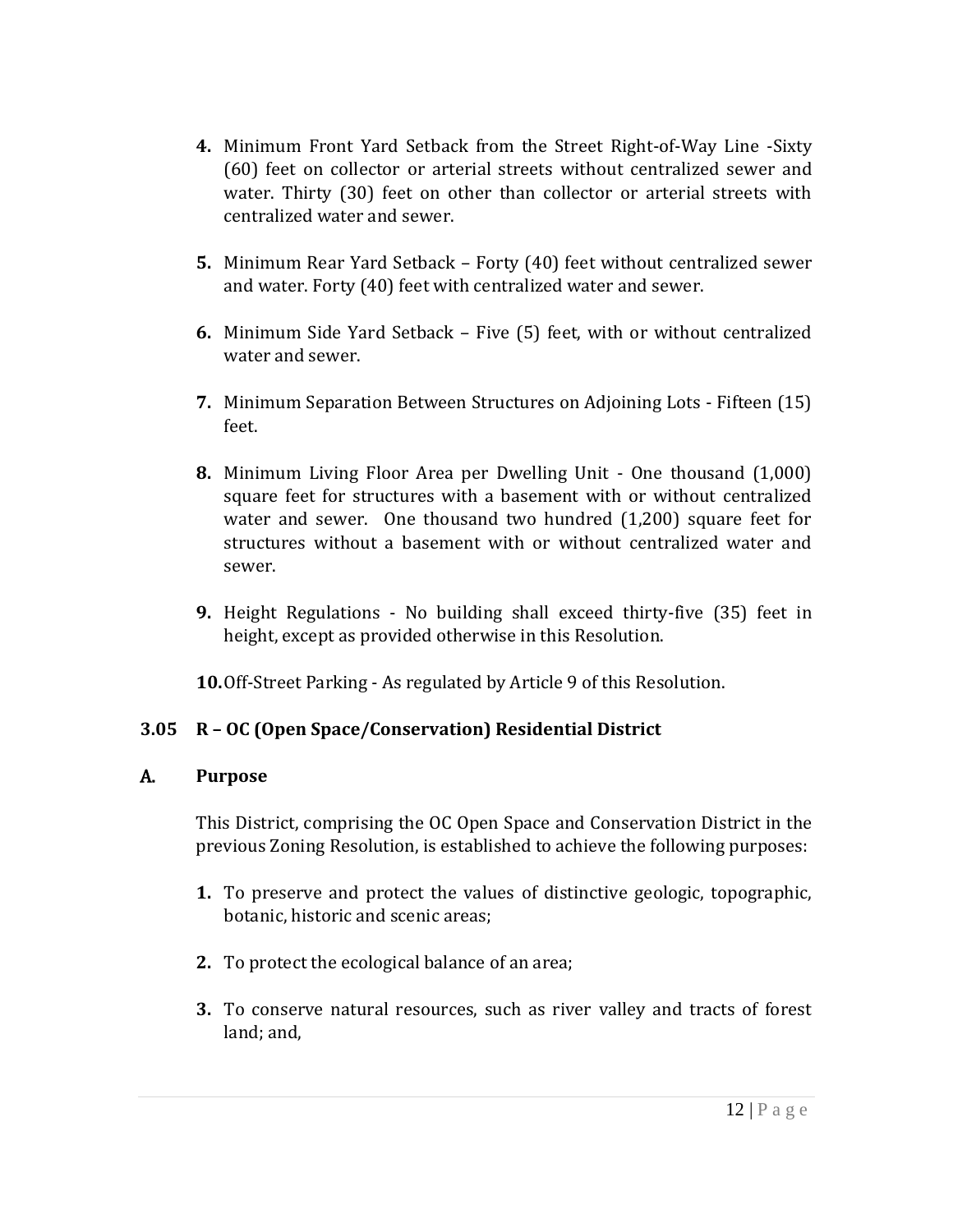**4.** To reduce the problems created by intensive development of areas having excessively high water tables, organic or other soils unsuitable for most types of urban development, or which are subject to flooding, or which are topographically unsuited for urban type uses.

## **B. Permitted Uses**

- 1. Agricultural.
- 2. Roadside stands, where fifty per cent (50%) or more of the gross income received from the stand is derived from produce raised on farms owned or operated by the stand operator in a normal crop year, including not more than one (1) sign advertising such products, not exceeding twenty (20) square feet in area, which may be erected in front of the building line on lands used for agricultural purposes. Such roadside stand and sign shall not be erected nearer than thirty (30) feet from either side lot line and not nearer than ten (10) feet from the road right-of-way line. Such stand, sign, means of ingress and egress, and required off-street parking shall be located and set back in such a manner so as not to create a traffic hazard.
- 3. Signs As regulated by Article 8 of this Resolution.
- 4. Private stable on lots that have a minimum area of two (2) acres as regulated by Article 6 of this Resolution.
- 5. Accessory uses which are limited to those uses incidental to the principal use excluding any business use, except for home occupations not requiring a Conditional Use permit, where such uses are located on the same premises as the principal use.
- 6. Single-family residential dwellings.
- 7. Composting Provided that any composting is incidental to the principal use and is not conducted as a business or as any part of a business. The materials for composting shall consist only of yard waste (leaves, grass, wood chips and a soil mix) and food wastes, such as egg shells, coffee grounds and filters, and vegetable trimmings, or other kinds of waste deemed acceptable for composting by the Summit Soil and Water Conservation District... No materials may be composted other than those that originate on the lot occupied by the principal use. No materials for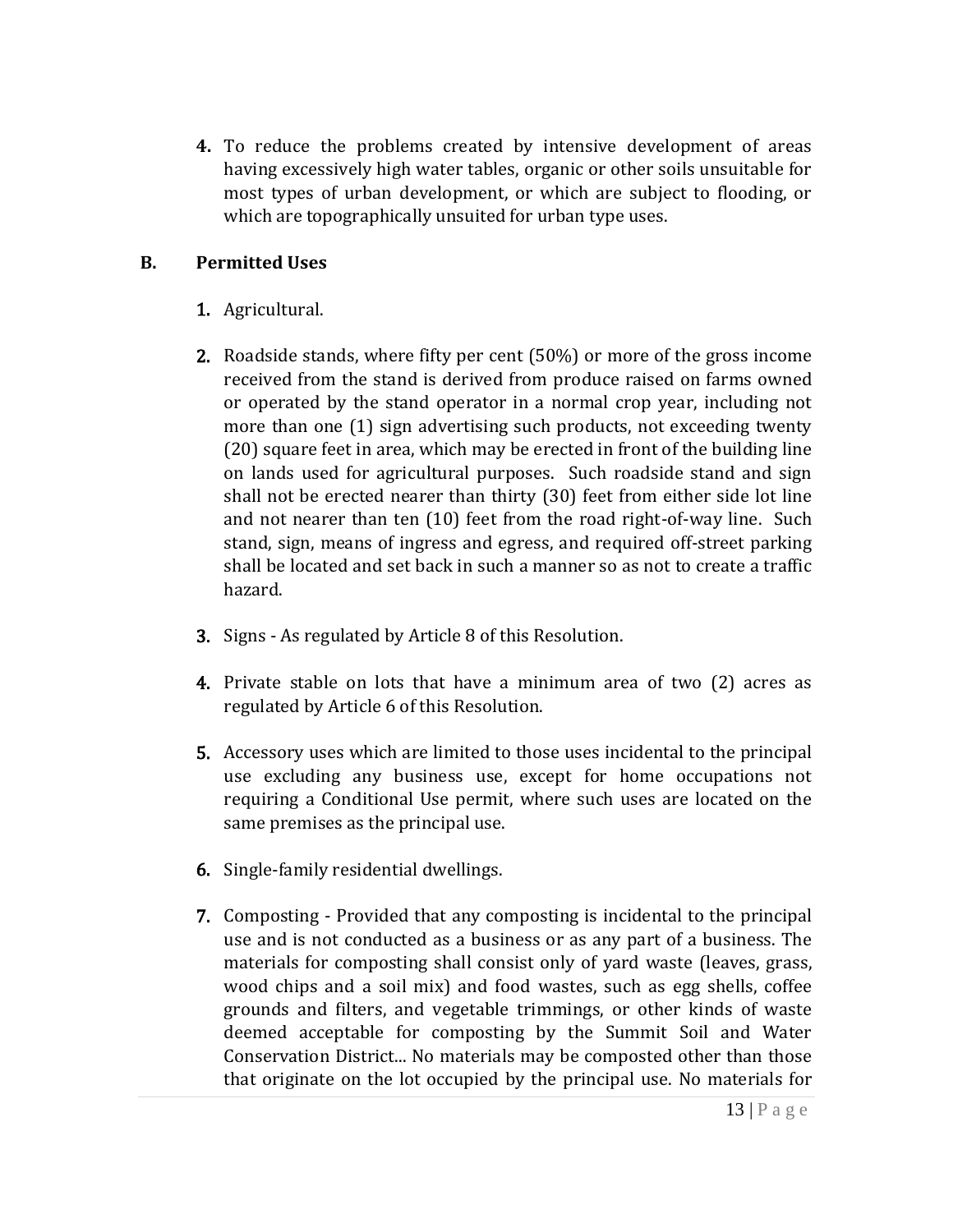composting may be transported or conveyed in any manner to the lot occupied by the principal use. The composting site shall be maintained in a neat and orderly fashion to minimize clutter and odors and not create a rodent problem. Composting is only permitted in the rear yard of a property and no compost pile or container shall be closer to any adjoining property than the property setback lines for accessory uses.

#### **C. Conditionally Permitted Uses**

The Board of Zoning Appeals may issue Conditional Zoning Certificates for the uses listed below, subject to Article 7, Standards for Conditional Uses.

- 1. Bed and Breakfast.
- 2. Churches.
- 3. Home Occupations (Up to 3 outside employees).
- 4. Landscape business as home occupation.
- 5. Privately owned and/or operated recreational facilities, such as picnic areas, playgrounds, golf driving ranges, private clubs, riding academies and other similar recreational uses, but excluding such commercial recreational uses as drive-in theaters, miniature golf courses, pistol ranges or other ranges for the use of firearms
- 6. Sales of landscape and garden materials.
- 7. Solid Waste Composting.
- 8. Wind Turbines.
- 9. Facilities operated by public agencies for the protection of the public, or the provision of governmental services, that may include, but are not limited to, fire stations, and other firefighting facilities, sheriff and police stations, public works departments, township or county offices, and emergency medical service facilities.
- 10. Event Centers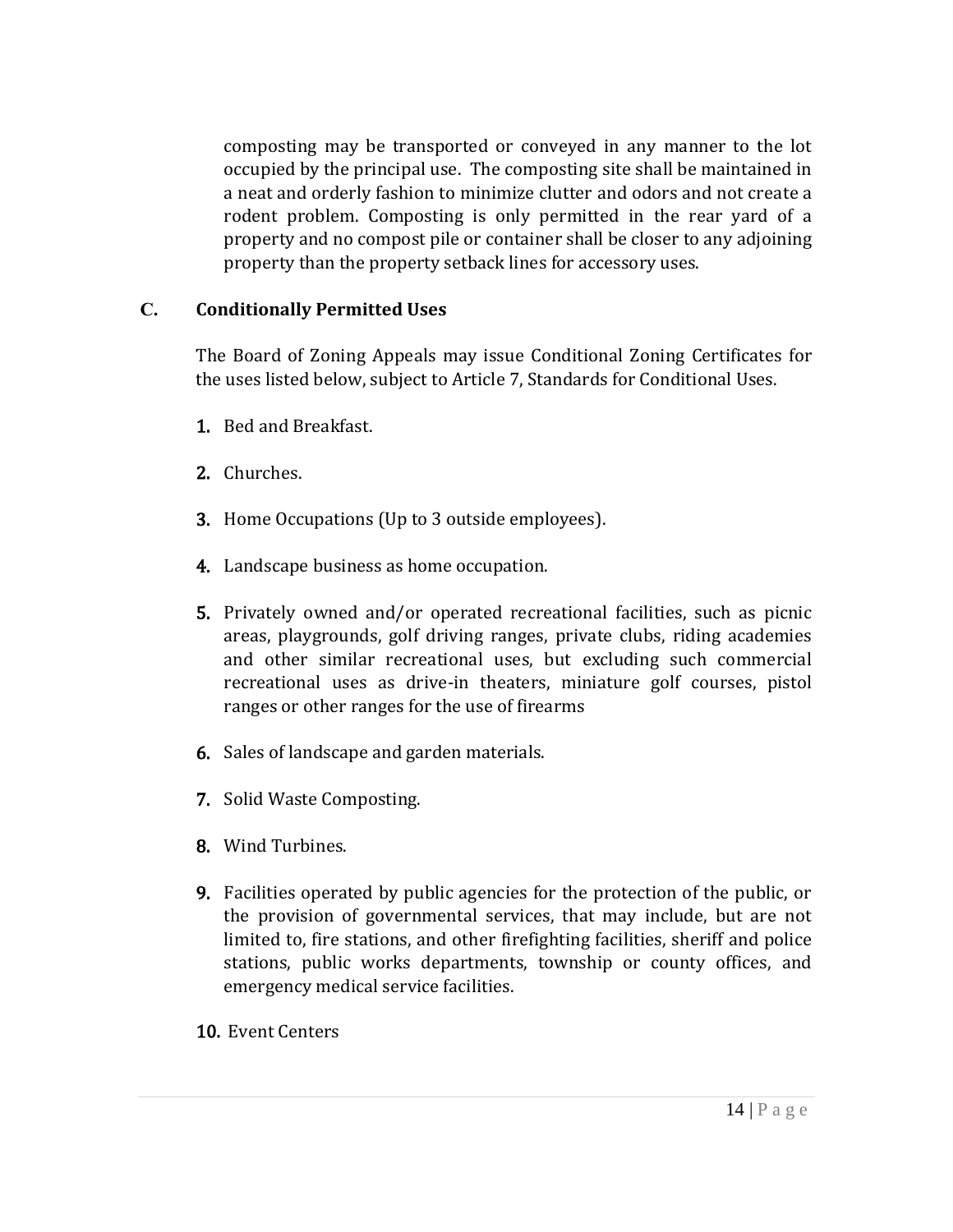### **D. Area and Height Regulations**

- **1.** Minimum Lot Area Five (5) acres.
- **2.** Minimum Lot Width at Minimum Building Setback Line Three hundred (300) feet.
- **3.** Minimum Lot Width from Street Right-of-Way Line and continuing to the Building Setback Line - One hundred fifty (150) feet.
- **4.** Minimum Front Yard Setback From the Street Right-of-Way Line One hundred (100) feet.
- **5.** Minimum Rear Yard Setback Fifty (50) feet.
- **6.** Minimum Side Yard Setback Twenty- five (25) feet.
- **7.** Minimum Living Floor Area Per Dwelling Unit One thousand (1,000) square feet. One thousand two hundred (1,200) square feet shall be required for dwellings not having a basement.
- **8.** Height Regulations No building shall exceed two and one-half (2 ½) stories or thirty-five (35) feet in height except as provided otherwise in this Resolution.
- **9.** Off-Street Parking As regulated by Article 9 of this Resolution.

# **3.06 R – CD (Conservation Development) Residential District**

## **A. Purpose and Authority**

The primary objective of conservation development zoning is to promote the health and safety of the community through the application of flexible land development techniques in the arrangement and construction of dwelling units and roads. Such flexibility is intended to maximize the conservation of open space while accepting development and retaining for the property owner the development rights (the number of residential dwelling units) that are permitted under the existing conventional zoning for the property. These regulations may be applied in any Residential zoning district, as specified below, and are intended to achieve these corollary purposes: To maximize protection of the community's natural resources by: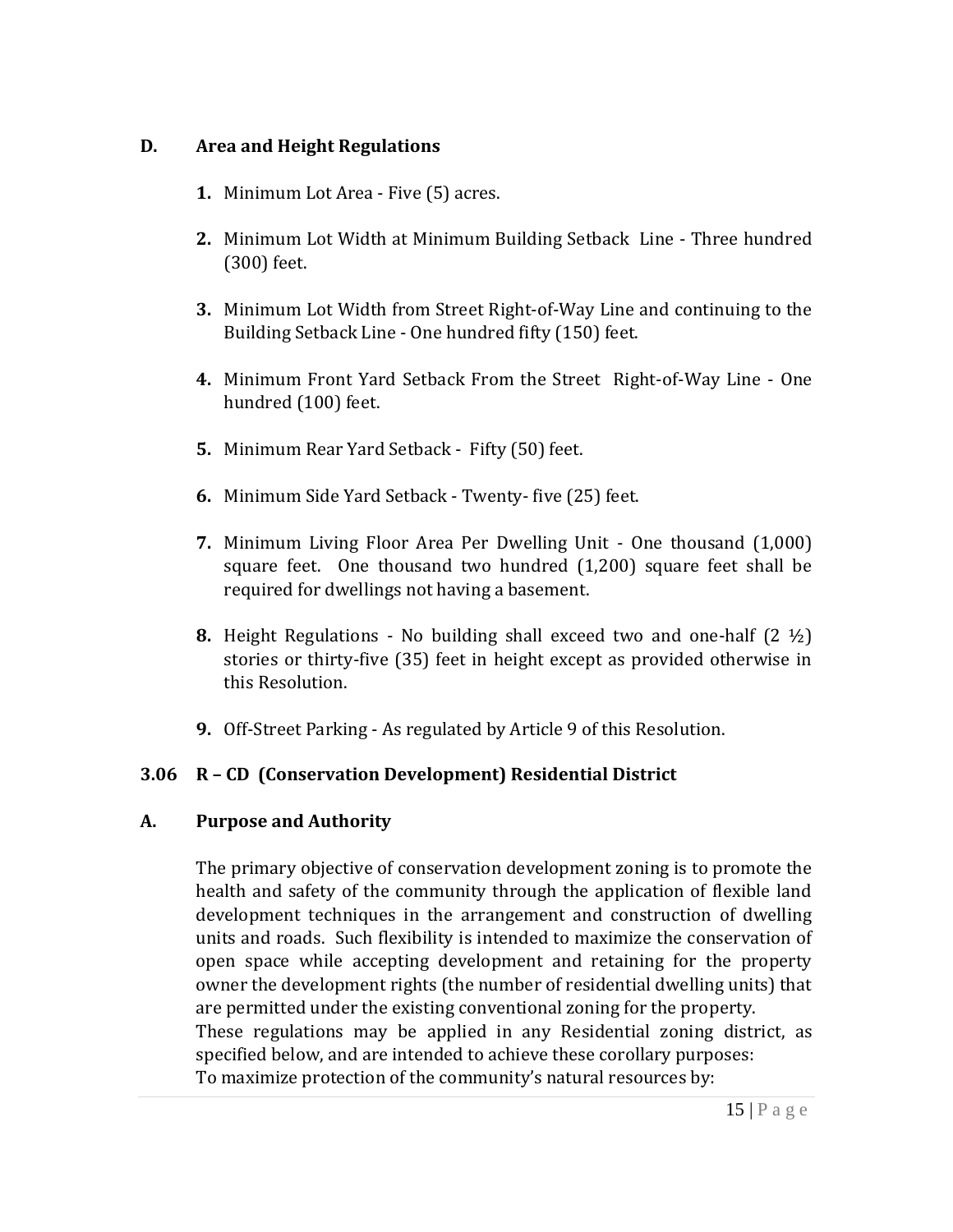- **1.** Avoiding development on and destruction of sensitive natural resource areas;
- **2.** Reducing the quantity and improving the quality of storm water runoff from expected development;
- **3.** Maintaining natural characteristics (such as woods, hedgerows, natural vegetation, meadows, slopes and streams);
- **4.** Reducing the amount of disturbed land, the conversion of natural areas to landscaped areas for lawns, and discouraging the use of plants that are non-native invasive species; and
- **5.** Conserving areas of prime agricultural soils, to the extent possible.
- **6.** To conserve (within the framework of natural resource conservation) the quality of ruralness in a community which is characterized by:
	- **a.** Large, aggregated, undeveloped land areas;
	- **b.** Natural features such as woodlands, steep slopes, floodplains, wetlands, stream and river corridors, hedgerows and rock outcroppings;
	- **c.** Scenic vistas and rural views;
	- **d.** Significant historic features such as old barns, heritage trees, etc.;
	- **e.** Traditional rural settlement patterns characterized by clusters of compact groupings of development in otherwise wide open spaces; and/or
	- **f.** Appropriate topographic or vegetative screening.
- **7.** To encourage more efficient use of land and public services through unified development.
- **8.** To establish development review criteria which promote creative design solutions in a manner which best conserves the area's resources.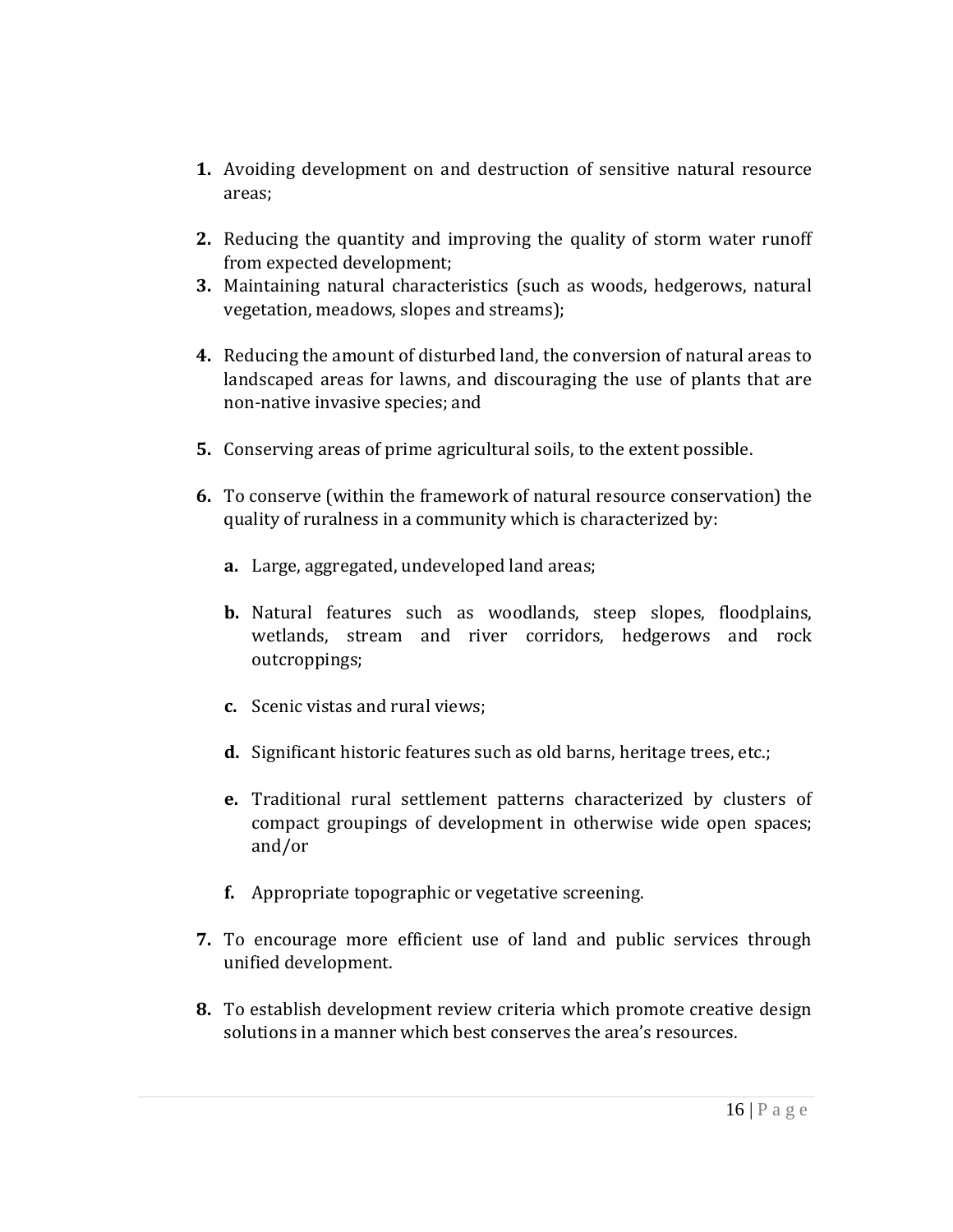- **9.** To establish a review process which maintains local review and approval of the overall development plan and which results in the timely consideration of an application.
- **10.**To ensure that the proposed Conservation Development complies with the objectives of Copley Township as expressed in this Township Zoning Resolution and the Township Comprehensive Land Use Plan.

These regulations are established under the Authority of O.R.C. §519.021(A), Planned Unit Development.

#### **B. DEFINITIONS**

For the purpose of these regulations the following terms, whenever used in these regulations, shall have the meaning herein indicated:

- **1.** ACTIVE RECREATION, PRIVATE: Leisure time activities characterized by repeated and concentrated use of land, often requiring equipment and taking place at prescribed places, sites or fields. Examples of private active recreation facilities include golf courses, tennis courts, swimming pools, softball, baseball, and soccer fields. For the purpose of these regulations, private active recreation facilities do not include paths for bike riding, hiking, and walking and picnic areas.
- **2.** ASSOCIATION: A legal entity operating under recorded land agreements or contracts through which each unit owner in a conservation development is a member and each dwelling unit is subject to charges for a proportionate share of the expenses of the organization's activities such as maintaining restricted open space and other common areas and providing services needed for the development. An association can take the form of a homeowners' association, community association, condominium association or other similar entity.
- **3.** BUILDING ENVELOPE: An area within a conservation development that is designated as a location within which a dwelling unit is to be placed in compliance with the building setback and spacing requirements established by the township zoning regulations. A building envelope may or may not be located within a sublot and may or may not have frontage on a public street.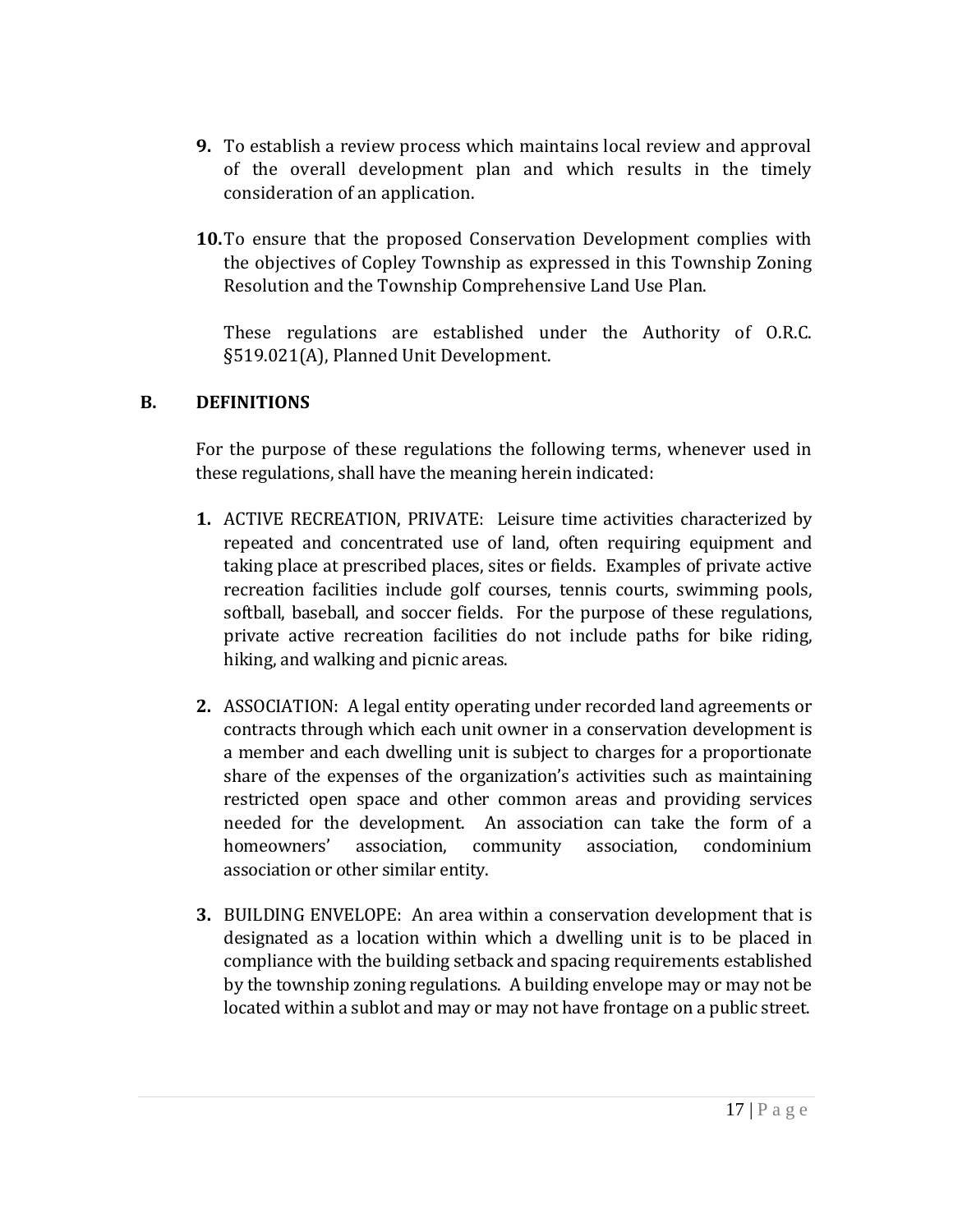- **4.** BUFFER: A designated area between uses or adjacent to the perimeter of natural features designed and intended to provide protection and which shall be permanently maintained.
	- **a.** LAND USE BUFFER: Land area used to separate or visibly shield and/or screen one use from another.
- **5.** COMMON AREA: Any land area, and associated facilities, within a conservation development that is held in common ownership by the residents of the development through a Homeowners' Association, Community Association or other legal entity, or which is held by the individual members of a Condominium Association as tenants-in-common.
- **6.** COMMON DRIVE: A private way which provides vehicular access to at least two but not more than five dwelling units. A Common Drive is not permitted to serve property outside the Conservation Development and may be constructed with narrower pavement widths than required by the County Subdivision Regulations for public streets provided they are approved by the Architectural Review Board, Township Fire Chief, and the County. The location of all Common Drives shall be shown on the plan approved by the Architectural Review Board.



### **Illustration of Common Drive (Lots 5-9 and Lots 10-14)**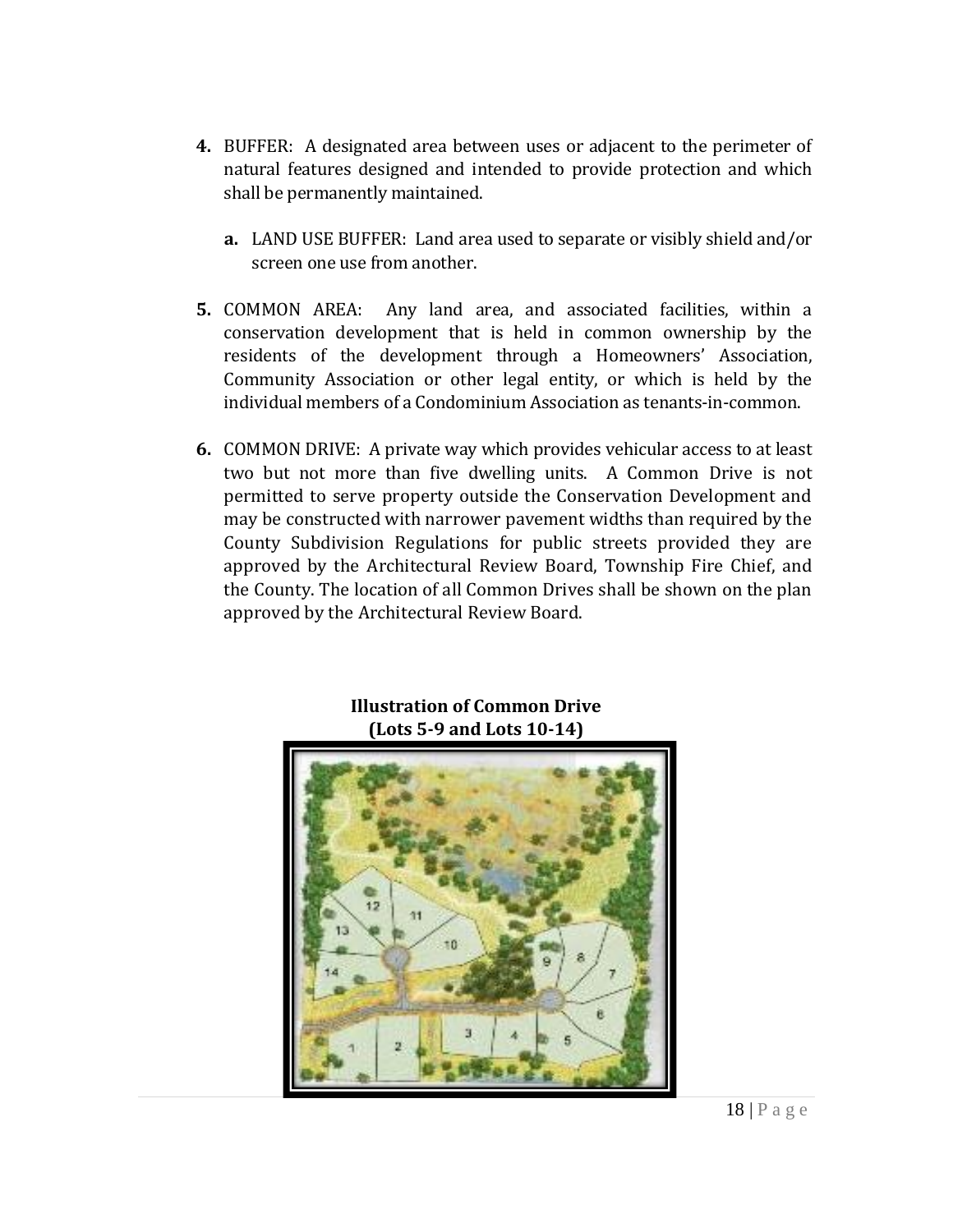- **7.** CONSERVATION DEVELOPMENT: A contiguous area of land to be planned and developed as a single entity, in which housing units are accommodated under more flexible standards, such as building arrangements and setbacks, than those that would normally apply under single-family district regulations, allowing for the flexible grouping of houses in order to conserve open space and existing natural resources.
- **8.** CONSERVATION EASEMENT: A legal interest in land which restricts development and other uses of the property in perpetuity for the public purpose of preserving the rural, open, natural or agricultural qualities of the property as authorized by O.R.C. §§ 5301.67 through 5301.70.
- **9.** DEVELOPMENT PLAN: A proposal including drawing(s) and map(s) for a conservation development, prepared in accordance with these regulations, illustrating the proposed design, layout and other features for the development and including all elements set forth in this Article.
- **10.**DWELLING, DETACHED SINGLE-FAMILY: A building designed for, or used exclusively for, residence purposes by one family situated on a parcel having a front, side, and rear yard.
- **11.**DWELLING, SINGLE-FAMILY ATTACHED: Dwelling units that are structurally attached to one another, side by side, and erected as a single building, each dwelling unit being separated from the adjoining unit or units by a party wall without openings extending from the basement floor to the roof with each unit including separate ground floor entrances, services, and attached garages.
- **12.**DWELLING, SINGLE-FAMILY, CLUSTER: A building that is designed and used exclusively by one family and separated from all other dwelling units by air space from ground to sky, which is grouped with other dwellings on a site and which may be located on its own subdivided lot without a front, side and/or rear yard in compliance with the standard zoning district regulations.
- **13.**FEDERAL EMERGENCY MANAGEMENT AGENCY (FEMA): The agency with the overall responsibility for administering the National Flood Insurance Program.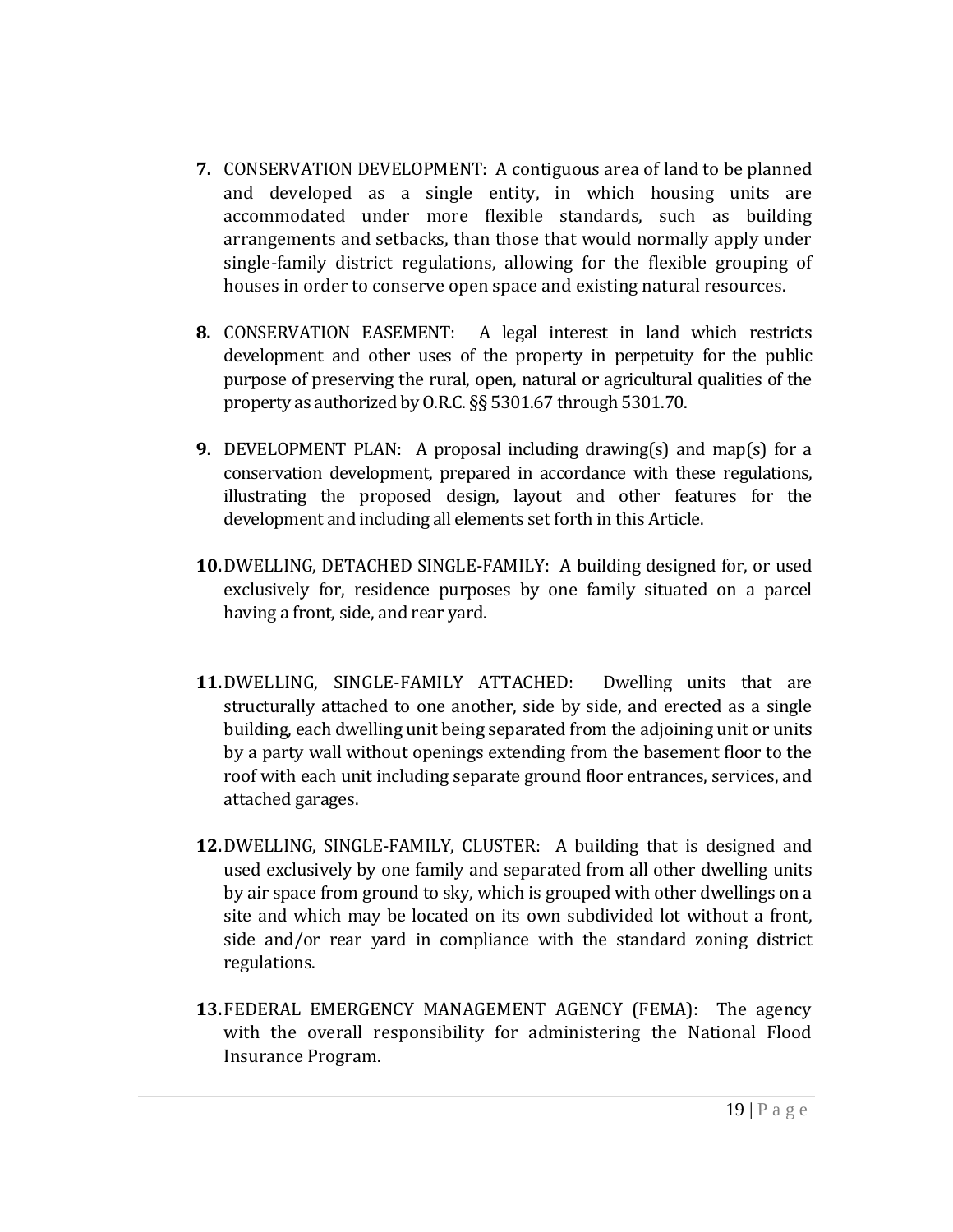- **14.**FLOODPLAIN: Any land susceptible to being inundated by water from any source. The base flood is the flood that has a one percent or greater chance of being equaled or exceeded in any given year.
- **15.**FLOODWAY: The channel of a river or other watercourse and the adjacent land areas that must be reserved in order to discharge the base flood without cumulatively increasing the water surface elevation more than a designated height.
- **16.**INVASIVE SPECIES: Organisms that harm, or have the potential to harm, the environment, economy, or human health; species so listed shall be as defined by the Ohio Department of Natural Resources.
- **17.**ISOLATED LAND: Any portion of the subdivision parcel that is separated from the remainder of the parcel by an excessively steep slope, water body, or other feature that would not support a road under normal building standards, rendering the portion unbuildable.
- **18.**LAND TRUST: A non-profit, tax-exempt entity whose primary purpose includes the preservation of open space, natural land, rural land, or agricultural land, and which is permitted to hold conservation easements under O.R.C. § 5301.68.
- **19.**LOT or SUBLOT: For the purposes of the conservation development regulations, a lot or sublot shall be a parcel of land owned fee simple and intended for a single dwelling unit whether or not such lot or sublot is located with frontage on a dedicated street.
- **20.**NATURAL FEATURE: An existing component of the landscape maintained as a part of the natural environment and having ecological value in contributing beneficially to air quality, erosion control, groundwater recharge, noise abatement, visual amenities, the natural diversity of plant and animal species, human recreation, reduction of climatic stress, and energy costs.
- **21.**OPEN SPACE: An area that is intended to provide light and air. Open space may include, but is not limited to, meadows, wooded areas, and water bodies. See also Restricted Open Space.
- **22.**O.R.C. §: Ohio Revised Code section number.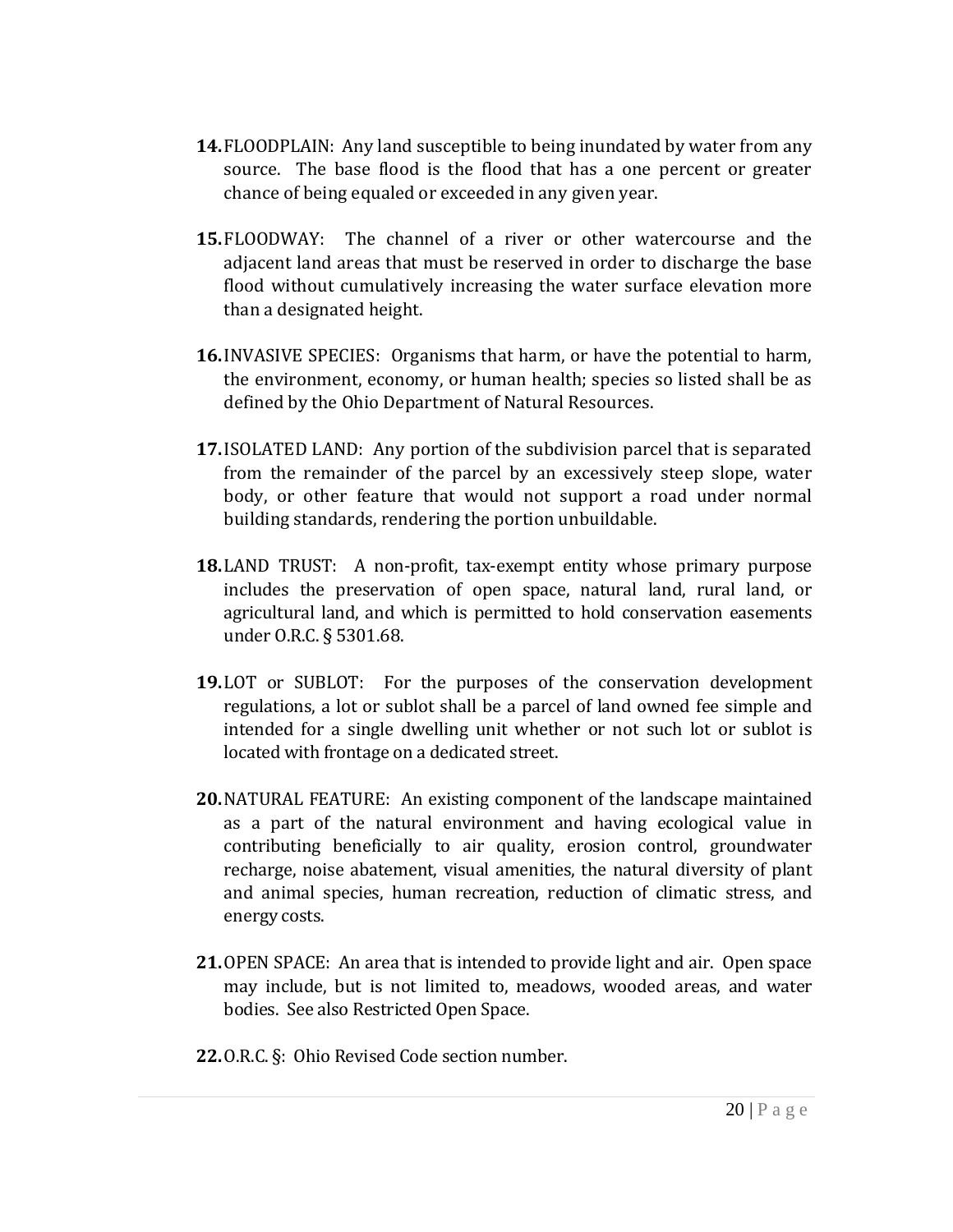- **23.**PERENNIAL STREAM: A natural waterway that contains water throughout the year except in severe drought.
- **24.**PROJECT BOUNDARY: The boundary defining the tract(s) of land that is included in a development project to meet the minimum required project area for a conservation development. The term "project boundary" shall also mean "development boundary".
- **25.**PUBLIC IMPROVEMENT: Any roadway, sidewalk, pedestrian way, tree lawn, lot improvement, or other facility for which the local government may ultimately assume the responsibility for maintenance and operation, or that may affect an improvement for which responsibility by the local government is established.
- **26.**RESTRICTED OPEN SPACE: Open space within a conservation development that is of sufficient size and shape to meet the minimum zoning requirements that is restricted from further development according to the provisions of this Article.
- **27.**SETBACK: The required distance between a structure and a lot line, street right-of-way, pavement, stream or riverbank, wetland or other delineated site feature.
	- **a.** RIPARIAN SETBACK: A naturally vegetated area located adjacent to streams and rivers that is intended to stabilize banks and limit erosion.
	- **b.** WETLANDS SETBACK: An area of undisturbed natural vegetation located adjacent to the perimeter of the wetlands.
- **28.**STANDARD SUBDIVISION: A major or minor subdivision, as defined by the Ohio Revised Code, in which property is subdivided into lots having the minimum front, side and rear yards as specified by the Zoning Resolution and with each lot having the requisite frontage on a dedicated public street.
- **29.**STREAM BANK OR RIVER BANK: The ordinary high water mark of the stream or river, otherwise known as the bankfull stage of the stream or river channel. Indicators used in determining the bankfull stage may include changes in vegetation, slope or bank materials, evidence of scouring, and stain lines.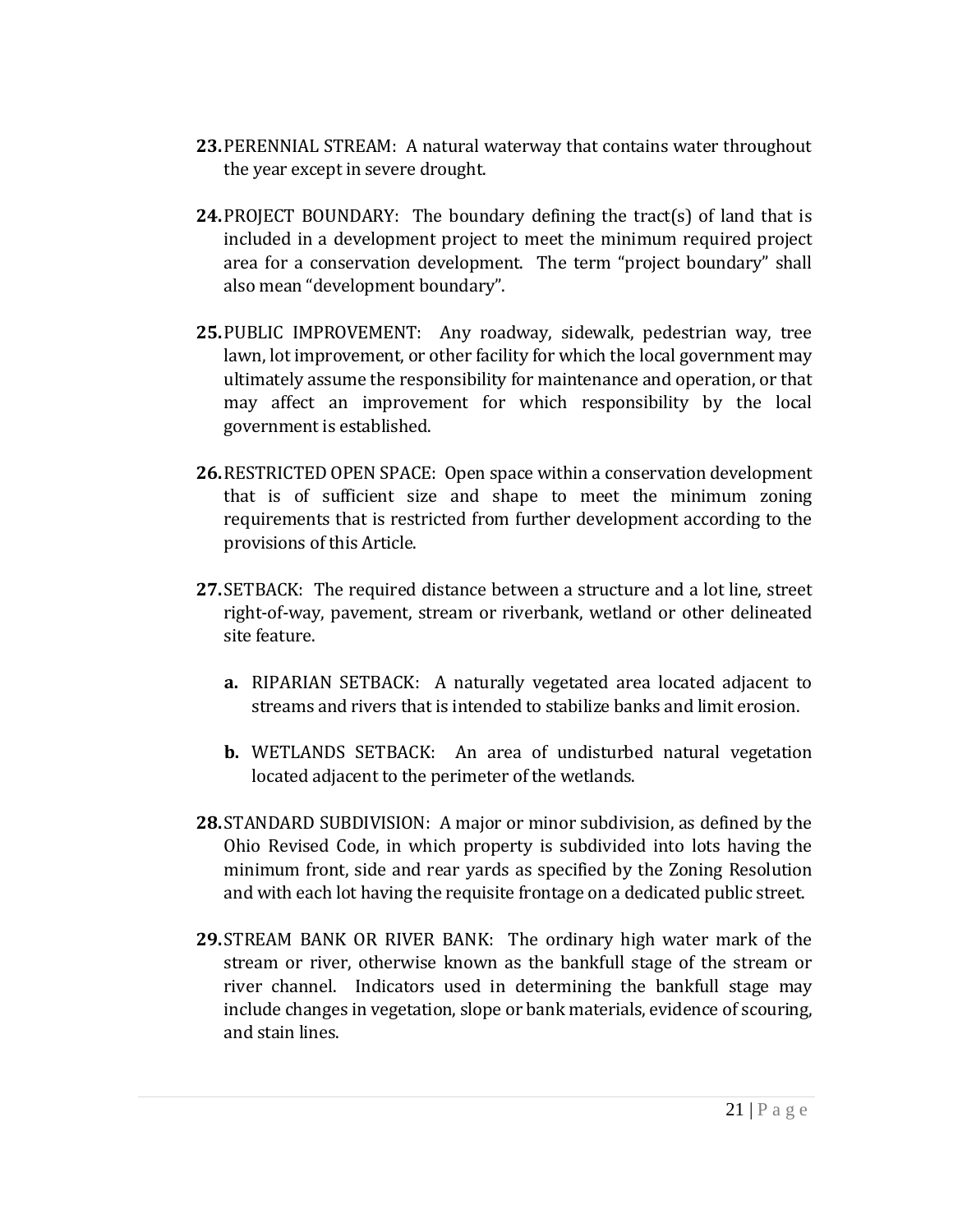- **30.**WALKWAY: A public way, four or more feet in width, for pedestrian use only, not located within the street right-of-way.
- **31.**WETLAND: An area that is inundated or saturated by surface or ground water at a frequency and duration sufficient to support, and that under normal circumstances do support, a prevalence of vegetation typically adapted for life in saturated soil conditions. Wetlands generally include swamps, marshes, bogs, and similar areas. The three criteria that must exist on a site for an area to be designated a wetland are hydric soils, hydrophytic vegetation, and wetland hydrology.

#### **C. PERMITTED USES**

The following uses shall be permitted based on the type of development proposed:

- **1.** Conservation Development in accordance with the regulations set forth in this Article:
	- **a.** Detached single-family dwellings;
	- **b.** Single-family cluster dwellings;
	- **c.** Single-family attached dwellings;
	- **d.** Recreation facilities for use by residents;
	- **e.** Restricted open space as required in Section 3.06 E.
- **2.** Standard detached single-family dwellings in accordance with the regulations set forth in Article 3 of this Resolution.
- **3.** Agriculture in accordance with the provisions of O.R.C. § 519.021.
- **4.** Private stable and/or bridle trails.

## **D. MINIMUM PROJECT AREA FOR CONSERVATION DEVELOPMENT**

**1.** The gross area of a tract of land proposed for development according to the conservation development option shall be a minimum of twenty-five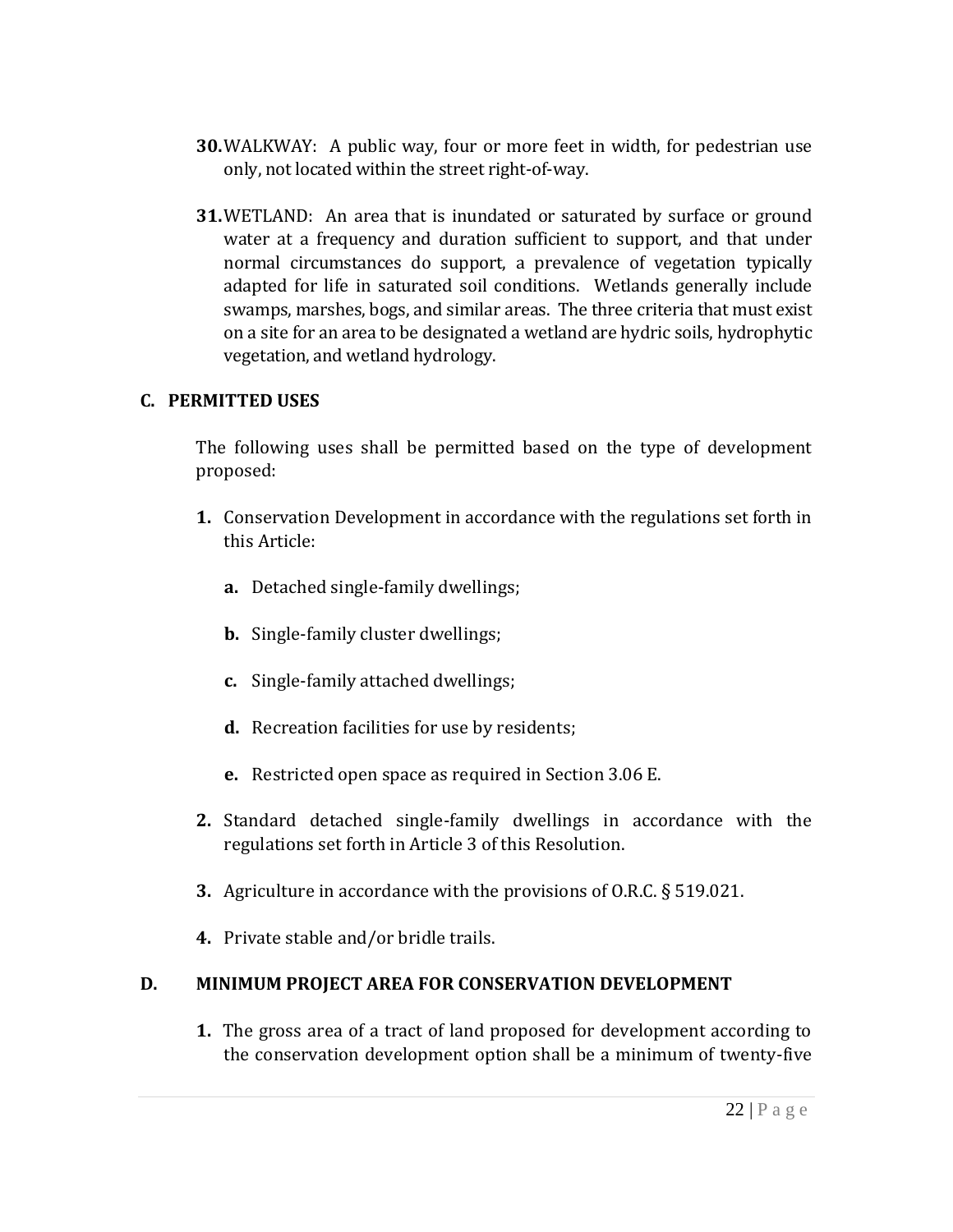(25) acres, but shall not include area within any existing public street rights-of-way.

**2.** The area proposed shall be in one ownership or, if in multiple ownership, the application shall be filed jointly by all the owners of the properties included in the conservation development.

## **E. PERMITTED DENSITY/RESTRICTED OPEN SPACE**

- 1. The minimum restricted open space shall be forty percent (40%) of the total project area.
- 2. The maximum density shall be twenty percent (20%) greater than that allowed in the underlying zoning district. The maximum number of dwelling units permitted in a conservation development shall be calculated by:
	- **a.** Deducting the following from the total project area:
		- **i.** Any public right-of-way within the project boundary existing at the time the development plan is submitted; and
		- **ii.** Where the underlying minimum lot size exceeds 1/2 acre: The area of a floodway, designated wetlands, isolated land, slopes exceeding twenty-five percent (25)%, or waterbody that exceeds the minimum acreage required for restricted open space as set forth above. Where floodways and wetlands overlap, they shall be counted only once.
	- **b.** Multiplying the result of subsection 1 by the maximum density permitted per acre as set forth in this Section above.
	- **c.** In any proposed conservation development not served by centralized sewer and water, the allowable maximum density may be increased by an additional five percent (5%), to a total of twentyfive percent (25%) greater than that allowed in the underlying zoning district, if the applicant will increase the percentage of restricted open space from forty percent (40%) to fifty percent (50%).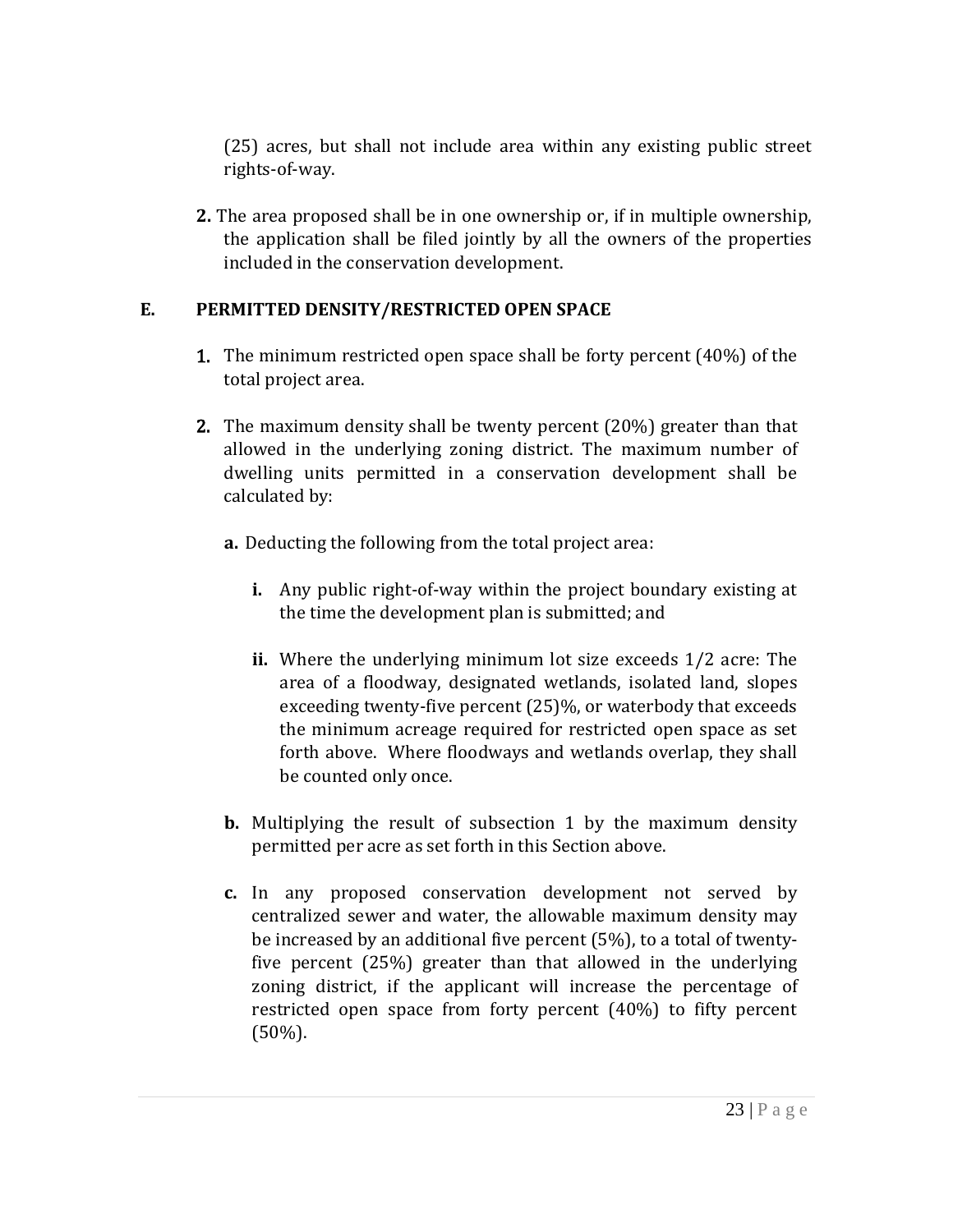### **F. REGULATIONS FOR RESTRICTED OPEN SPACE**

- **1.** General standards: The restricted open space required in Section 3.06 E shall comply with the following:
	- **a.** Restricted open space shall be designed and located to conserve significant natural features and historical and cultural elements located on the site.
	- **b.** Areas designated for restricted open space purposes may be:
		- **i.** Preserved in its natural state,
		- **ii.** Designed and intended for the use and/or enjoyment of residents of the proposed development,
		- **iii.** Utilized for farming when authorized in a conservation easement or in the Association's covenants and restrictions.
	- **c.** Where possible, restricted open space shall be connected with open space areas on land adjacent to the development; and also shall be connected within the project.
	- **d.** Sewage service, stormwater management, and/or water supply facilities may be located partially or entirely within restricted open space areas. Where such facilities are so located, easements satisfactory to the Summit County Engineer, and any other governmental entity with regulatory authority over such facilities, shall be established to require and enable maintenance of such facilities by the appropriate parties.
	- **e.** In order to encourage the creation of large areas of contiguous open space, areas that shall not be considered restricted open space include:
	- **f.** Public road rights-of-way;
		- **i.** Parking areas, accessways and driveways;
		- **ii.** Required setbacks between buildings, parking areas and project boundaries;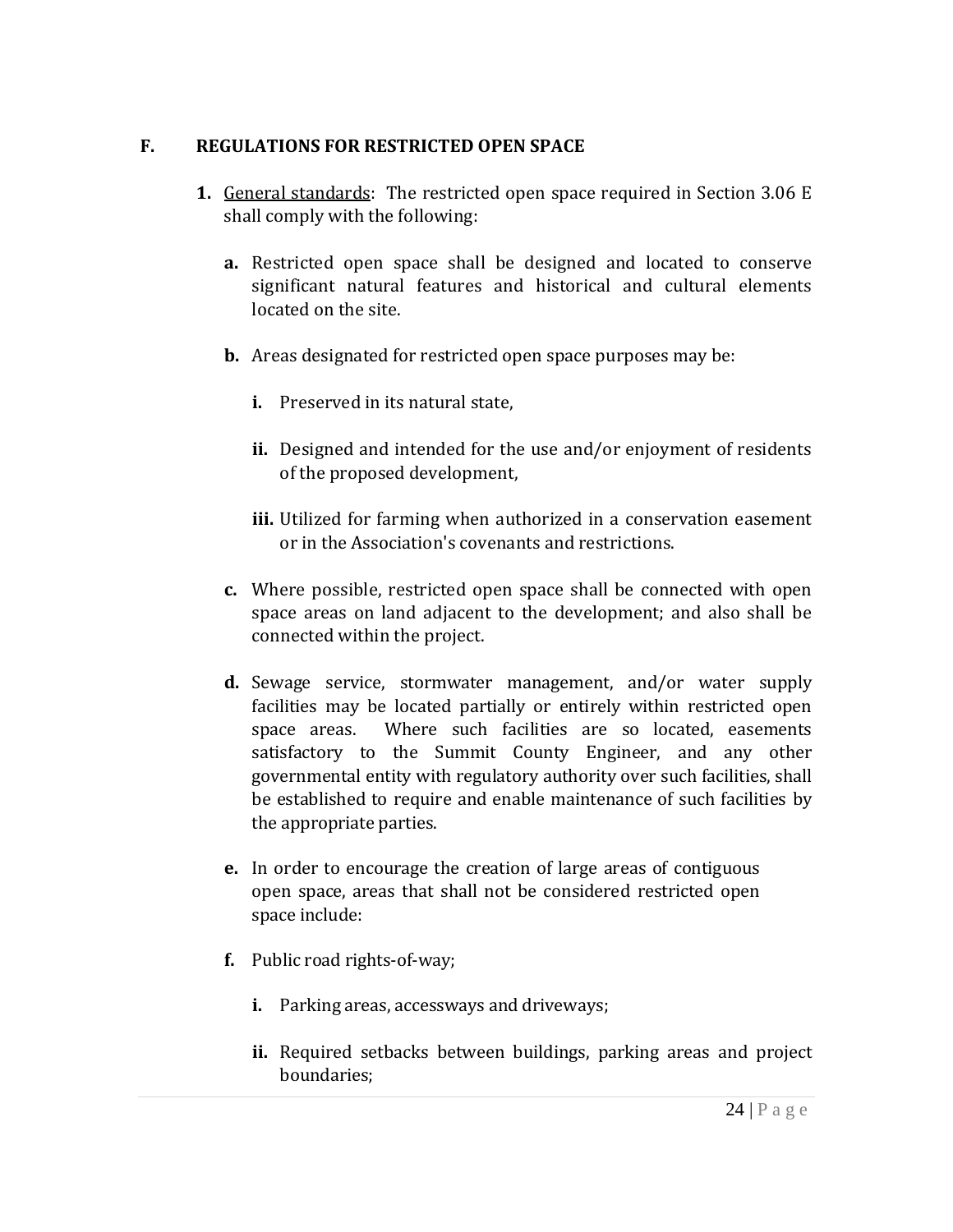- **iii.** Required setbacks between buildings and streets;
- **iv.** Minimum spacing between buildings, and between buildings and parking areas;
- **v.** Private yards;
- **vi.** A minimum of fifteen (15) feet between buildings and restricted open space; and
- **vii.**Other small fragmented or isolated open space areas that have a dimension less than fifty (50) feet in any direction.
- **g.** Any restricted open space intended to be devoted to recreational activities shall be of a usable size and shape for the intended purposes. The maximum percentage of the total project area that may be developed for active recreation areas, including a community center, shall be no greater than five percent.
- **h.** Any area within the restricted open space that is disturbed during construction or otherwise not preserved in its natural state, other common areas such as required setback areas, and both sides of new streets shall be landscaped with vegetation that is compatible with the natural characteristics of the site.
- **i.** The restricted open space, including any recreational facilities proposed to be constructed in such space, shall be clearly shown on the general development plan.
- **2.** Prohibition of Further Subdivision of Restricted Open Space: Restricted open space in a conservation development shall be prohibited from further subdivision or development by deed restriction, conservation easement, or other agreement in a form acceptable to the Township Solicitor and duly recorded in the Records Division of the Summit County Fiscal Officer.
- **3.** Ownership of Restricted Open Space: Subject to such permanent restriction as set forth above restricted open space in a conservation development may be owned by an association, the township, a land trust or other conservation organization recognized by the township, or by a similar entity, or may remain in private ownership.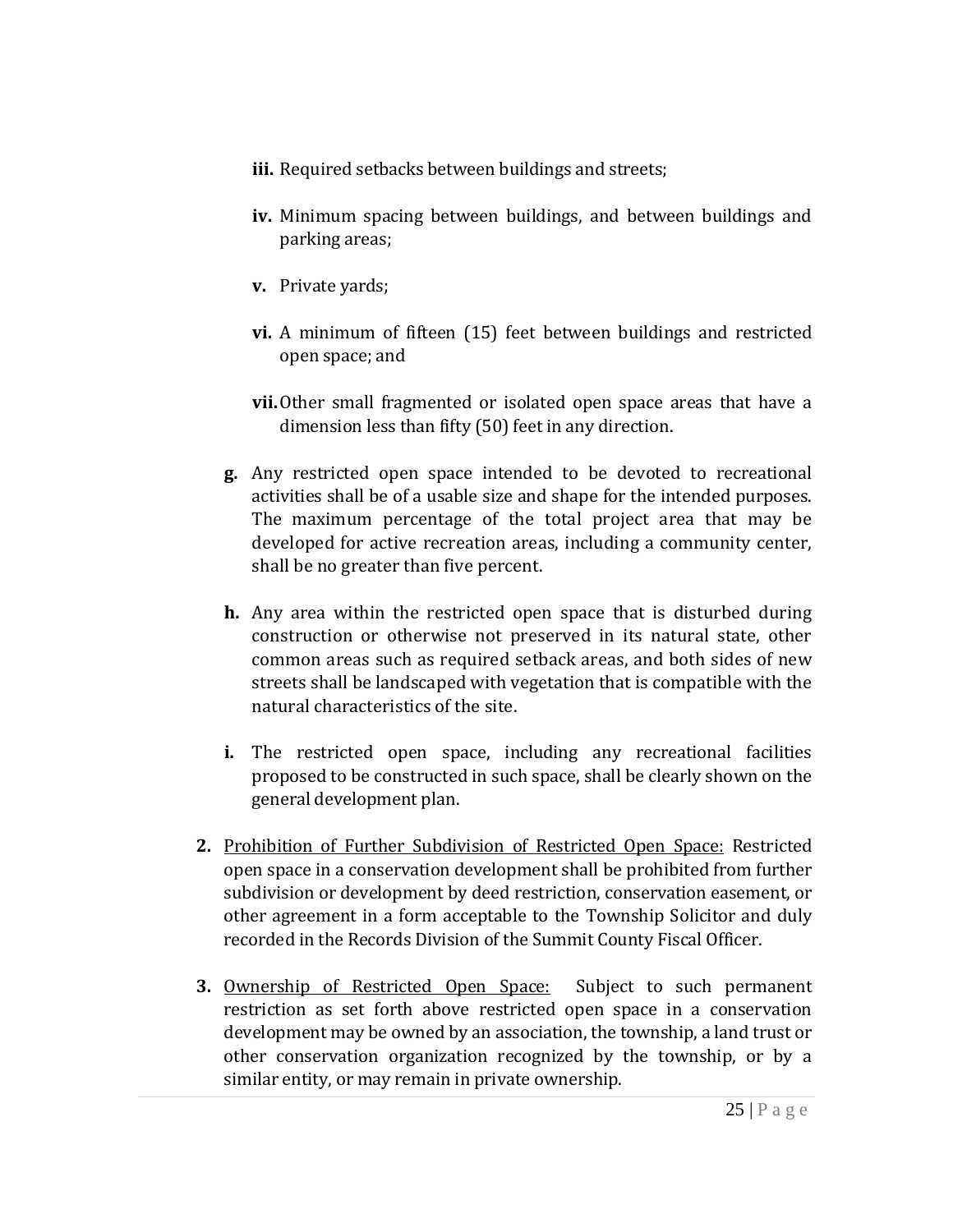- **a.** Offer of Dedication: The Township may, but shall not be required to, accept dedication in the form of fee simple ownership of the restricted open space.
- **b.** Association: Restricted open space may be held by the individual members of a Condominium Association as tenants-in-common or may be held in common ownership by a Homeowners' Association, Community Association, or other similar legal entity. The Township Solicitor shall determine that, based on documents submitted with the development plan, the association's bylaws or code of regulations specify the following requirements:
	- **i.** Membership in the Association shall be mandatory for all purchasers of lots in the development or units in the condominium.
	- **ii.** The Association shall be responsible for maintenance, control, and insurance of common areas, including the required open space.
- **c.** Transfer of Conservation Easements: With the permission of the township, the owner(s) of the restricted open space may, in accordance with the provisions of O.R.C. §§ 5301.67 - 5301.70, grant a conservation easement to any of the entities listed in O.R.C. § 5301.68, provided that:
	- **i.** The entity is acceptable to the township;
	- **ii.** The provisions of the conservation easement are acceptable to the township; and
	- **iii.** The conveyance contains appropriate provision for assignment of the conservation easement to another entity authorized to hold conservation easements under O.R.C. § 5301.68 in the event that the original grantee becomes unwilling or unable to ensure compliance with the provisions of the conservation easement.
- **d.** Private Ownership of Restricted Open Space: Restricted open space may be retained in ownership by the applicant or may be transferred to other private parties subject to compliance with all standards and criteria for restricted open space herein.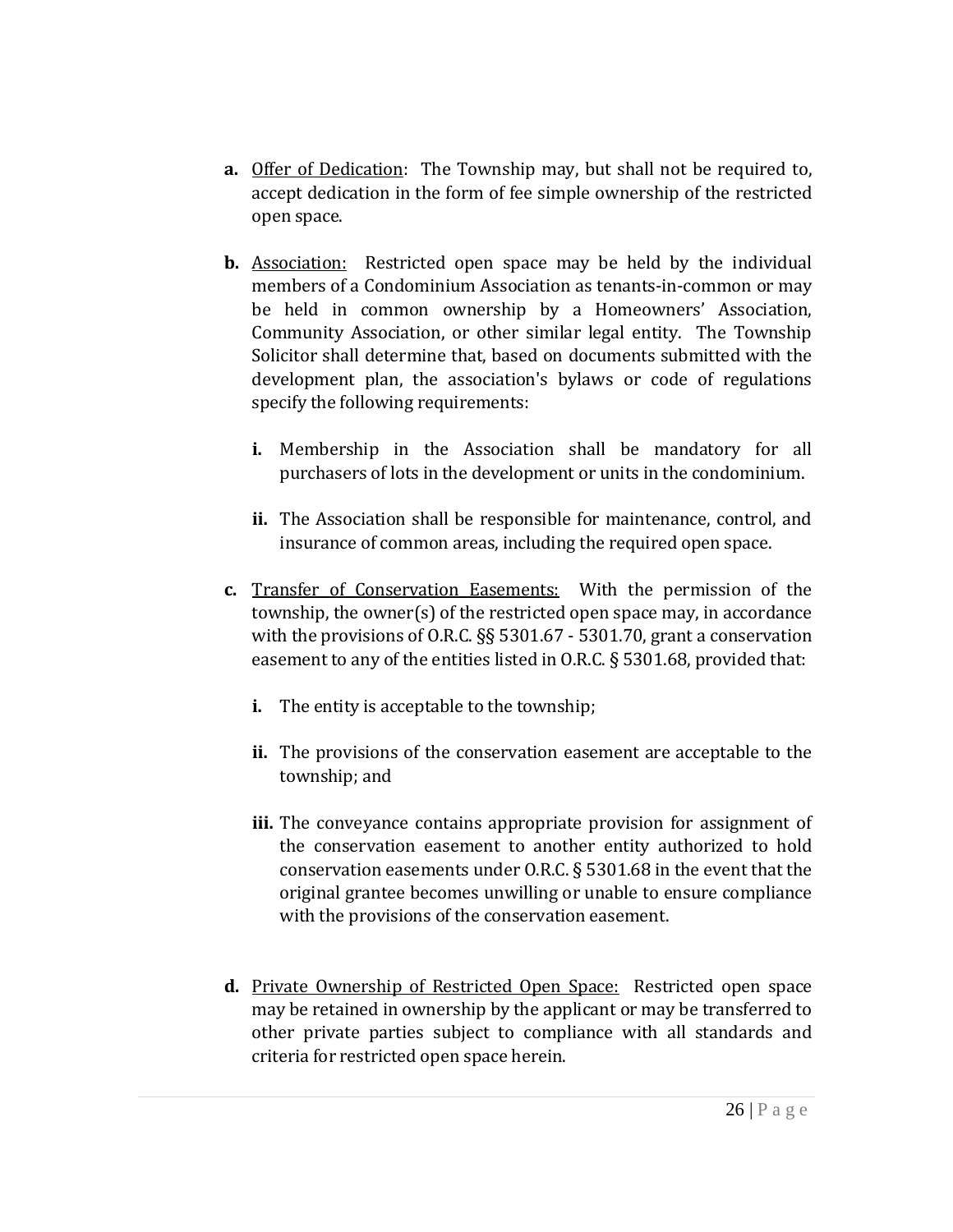### **G. DEVELOPMENT AND SITE PLANNING STANDARDS**

Buildings, structures, pavement, and streets shall be located in compliance with the following development and site planning standards.

- **1.** Ownership: Any ownership arrangement, including, but not limited to, fee simple lots and condominiums, is permitted in a conservation development. Regardless of the ownership of the land, the arrangement of the dwelling units shall comply with the spacing requirements of this section.
- **2.** Lot Requirements:
	- **a.** Units are not required to be on lots. However, when lots for standard detached single-family dwellings or sublots for single-family cluster or attached dwelling units are included as part of a conservation development, such lots or sublots shall be of sufficient size and shape to accommodate dwelling units in compliance with the spacing requirements of this section.
	- **b.** The applicant shall depict on the development plan the maximum parameters, or building envelopes, to indicate where buildings shall be located, and shall demonstrate that such building locations will be in compliance with the spacing requirements of this section.
- **3.** Perimeter Building Regulations:
	- **a.** The minimum setback from an existing public street shall be one hundred (100) feet.
	- **b.** The minimum setback from the project boundary shall be one hundred (100) feet.
- **4.** Interior Building Setback/Spacing Regulations:
	- **a.** The minimum setback from a proposed local public right-of-way shall be fifteen (15) feet.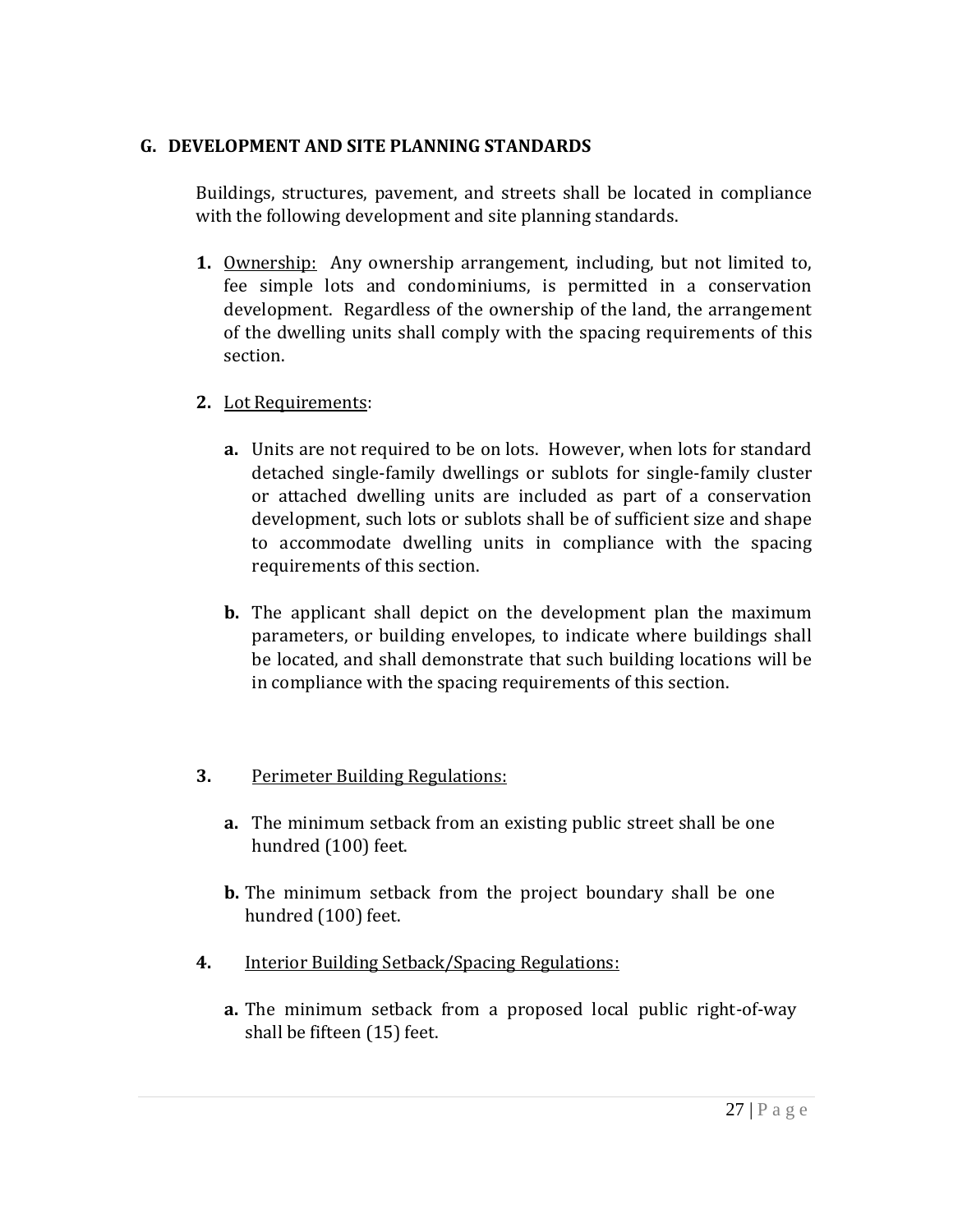- **b.** The minimum separation between dwellings shall be fifteen (15) feet.
- **5.** Height: The maximum building height shall be thirty-five (35) feet.
- **6.** Resource Protection Regulations:
	- **a.** Floodway Protection: Within a floodway, all buildings, structures or land shall be permitted to be used only for uses listed below. These restrictions also apply to subsequent erection, alteration, enlargement, repair, moving, or design of structures within the floodway.
		- **i.** Agriculture, provided however, that no livestock may be housed within the floodway ;
		- **ii.** Public or private parks and outdoor recreational facilities including swimming pools, riding academies, playfields, ball fields, courts, trails, etc.;
		- **iii.** Fencing that allows the passage of water.
		- **iv.** Off-street parking areas accessory to the above uses provided that such areas are improved with pervious pavement materials, such as pervious asphalt or pervious concrete or combinations of geotextiles with sand, gravel and sod.
	- **b.** Wetlands Protection: Wetlands that are required by the Army Corps of Engineers or the Ohio EPA to be retained shall be protected by the following:
		- **i.** A setback area, measured from the edge of the designated wetland, shall be established that is consistent with the wetland setback requirements of the Summit County Riparian Ordinance Title 7: Chapter 937. The area within this buffer shall not be disturbed and shall be retained in its natural state; and
		- **ii.** A minimum construction setback of thirty five (35) feet, measured from the edge of the designated wetland.
	- **c.** Conservation of Riparian Zones: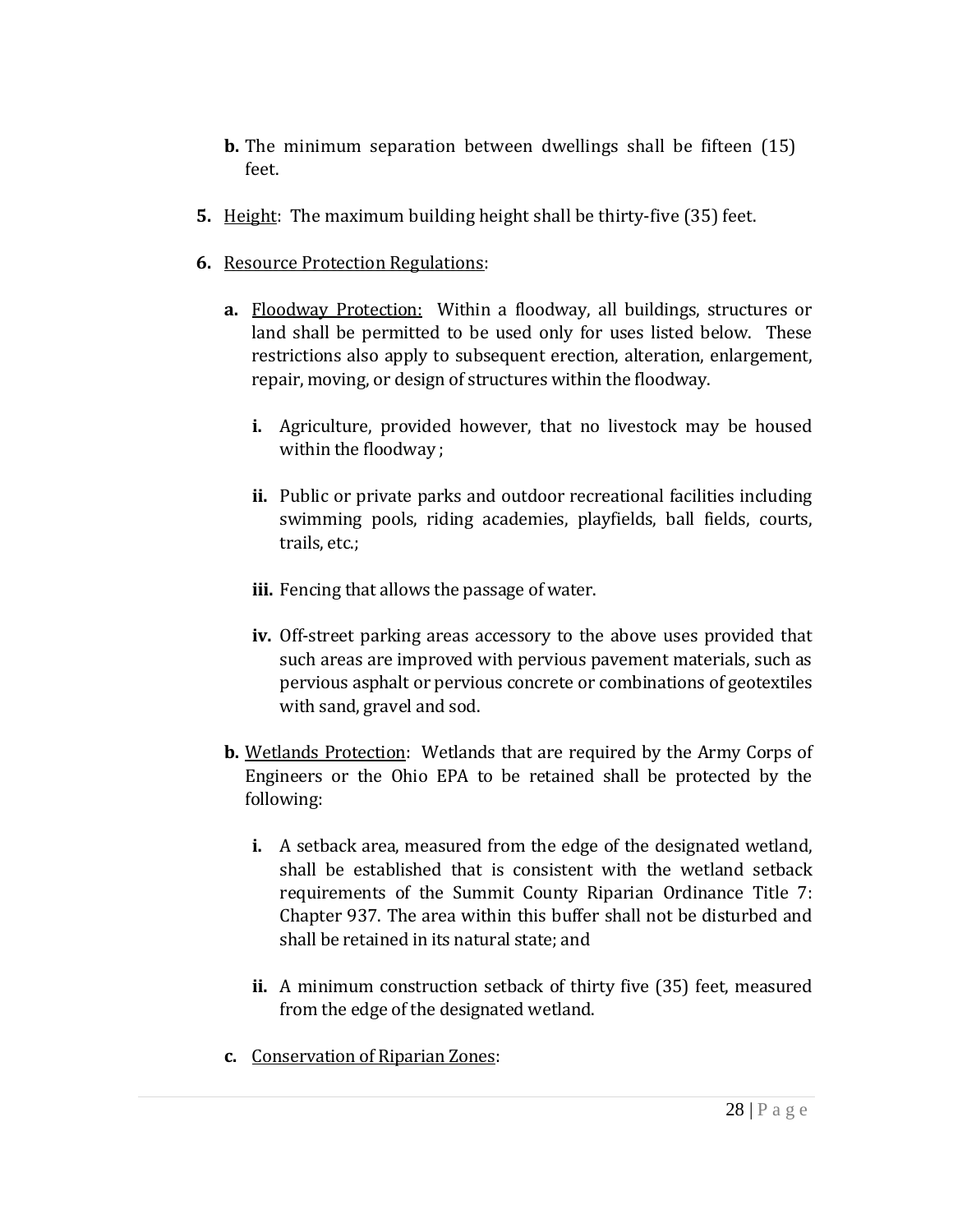- **i.** A riparian setback shall be provided along the entire length and on both sides of a river or perennial stream channel. The setback area shall conform with the requirements of the Zoning Resolution.
- **ii.** Walkways may be permitted to be located within riparian setbacks when the Architectural Review Board, based on consultation with the Summit County Soil & Water Conservation District, determines that such will create minimal change to the riparian setback.
- **7.** General Street Design Criteria:
	- **a.** Street alignments should follow natural contours and be designed to conserve natural features.
	- **b.** Locations of streets should be planned to avoid excessive stormwater runoff and the need for storm sewers.
	- **c.** The area of the project devoted to streets and related pavement should be the minimum necessary to provide adequate and safe movement through the development.
- **8.** Pedestrian Circulation Systems:
	- **a.** A pedestrian circulation system shall be included in the conservation development and shall be designed to ensure that pedestrians can walk safely and easily throughout the development. The pedestrian system shall provide connections between properties and activities or special features within the restricted open space system and need not always be located along streets.
	- **b.** Trails for which public right of passage has been established should be incorporated in the pedestrian circulation system.
- **9.** Sewage Disposal: Development shall be served by individual or public sewage disposal structures consistent with the Summit County systems. Individual sewage disposal systems shall comply with all applicable regulations of the appropriate system, whether Summit County Department of Environmental Services, Summit County Health Department, or City of Akron, and may be located within restricted open space areas when approved by the township and the appropriate system,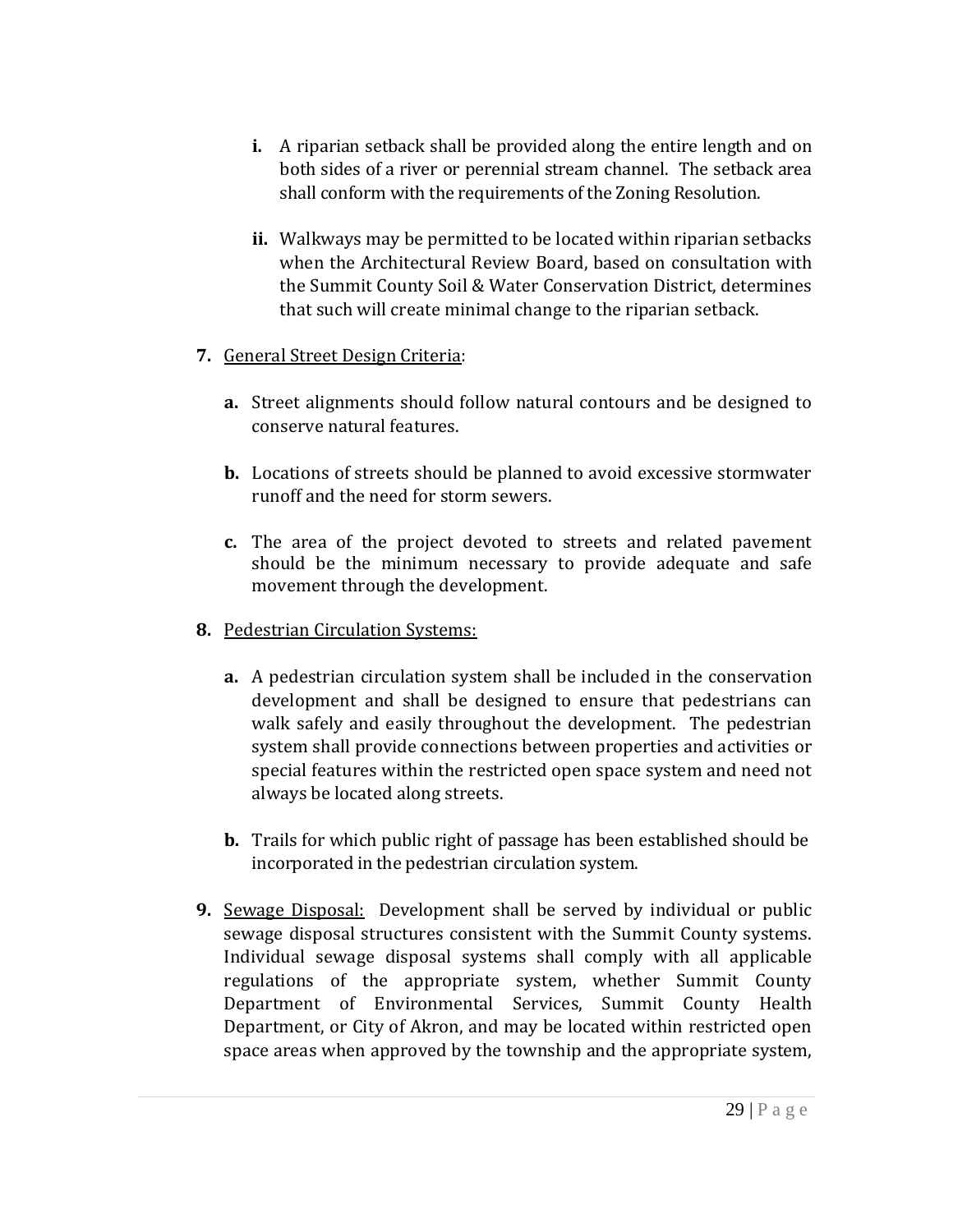whether Summit County Department of Environmental Services, Summit County Health Department, or City of Akron.

**10.**Modifications: In the event the Architectural Review Board, determines that certain standards set forth in this section do not or should not apply specifically to the circumstances of a particular project and an alternative method of achieving the objectives of the numerical standard is equal to or better than the strict application of the specified standard, the Township Architectural Review Board may modify such standard to an extent deemed just and proper, provided that the granting of such relief shall be without detriment to the health and safety of the community and without detriment to or impairment of the intent of this Section.

### **H. DEVELOPMENT DESIGN CRITERIA**

In addition to the development and site planning standards set forth in this Article, all elements of a conservation development, particularly the restricted open space areas, shall be designed in accordance with the following criteria to ensure that the project is appropriate for the site's natural, historic and cultural features and meets the objectives of this district.

- **1.** Conservation of Sloping Land: The road system and buildings should be located to minimize changes to the topography and the need for cutting and filling.
- **2.** Conservation of Woodlands, Vegetation and other Natural Areas: The design and layout of the development should conserve, maintain, and incorporate existing wooded areas, meadows, and hedgerows and treelines between fields or meadows, especially those containing significant wildlife habitats.
- **3.** Conservation of Wildlife Habitats: Wildlife habitat areas of species listed as endangered, threatened, or of special concern by the U.S. Environmental Protection Agency and/or by the Ohio Department of Natural Resources should be protected.
- **4.** Conservation of Prime Farmland: Farmland that satisfies the USDA definition of "prime" or "locally unique" farmland should be conserved.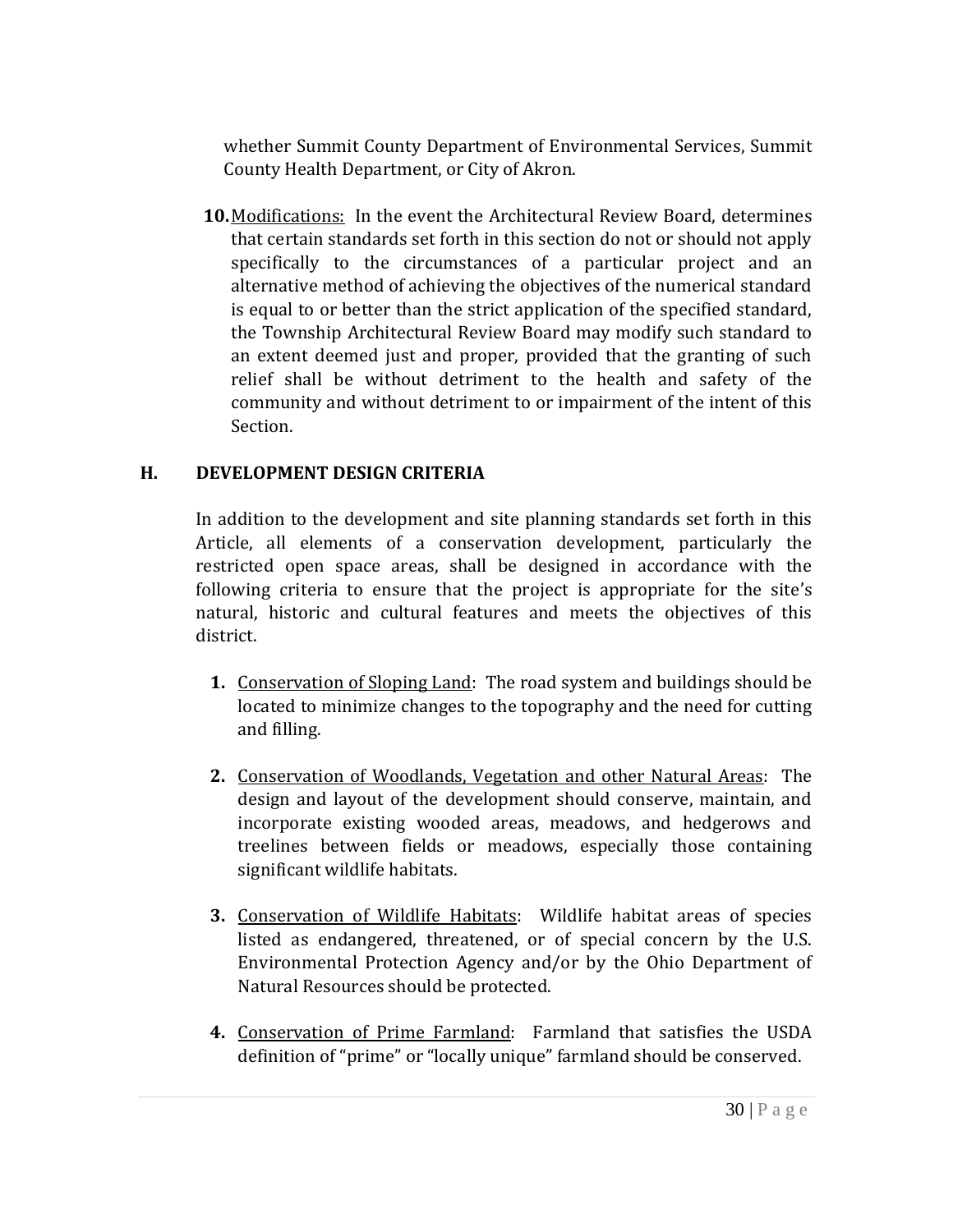- **5.** Conservation of Existing Scenic Vistas and Visual Quality of the Environment: Scenic views and vistas shall be unblocked and uninterrupted to the extent possible, particularly as seen from existing and proposed public thoroughfares. New construction shall be hidden from view to the extent possible through the use of vegetative and landform buffers. Building setbacks along the project boundary shall be sufficient to provide visual protection for existing residences. Buildings shall not be located on prominent hilltops and ridges.
- **6.** Conservation of Cultural Resources: Sites of historic, archaeological, or cultural value and their environs should be protected insofar as needed to safeguard the character of the feature, including stone walls, spring houses, barn foundations, underground fruit cellars, earth mounds and burial grounds.

### **I. PROJECT REVIEW PROCEDURES**

Under the authority established in O.R.C.  $\S$  519.021(A), the Township Architectural Review Board shall review development plans for a proposed conservation development according to the procedures set forth in this Section.

- **1.** Submission of General Development Plan: The applicant shall submit a General Development Plan application to the township Zoning Inspector. The application shall include documentation illustrating compliance with the standards and criteria set forth in this Article. The application and documentation shall include, but not necessarily be limited to:
	- **a.** Identification of existing site characteristics, including a general depiction of:
		- **i.** Boundaries of the area proposed for development, dimensions and total acreage;
		- **ii.** Contour lines at vertical intervals of not more than 5 feet, highlighting ridges, rock outcroppings and other significant topographical features.
		- **iii.** Location of wetlands (and potential wetlands), the floodway boundary and floodway elevation as delineated by the Federal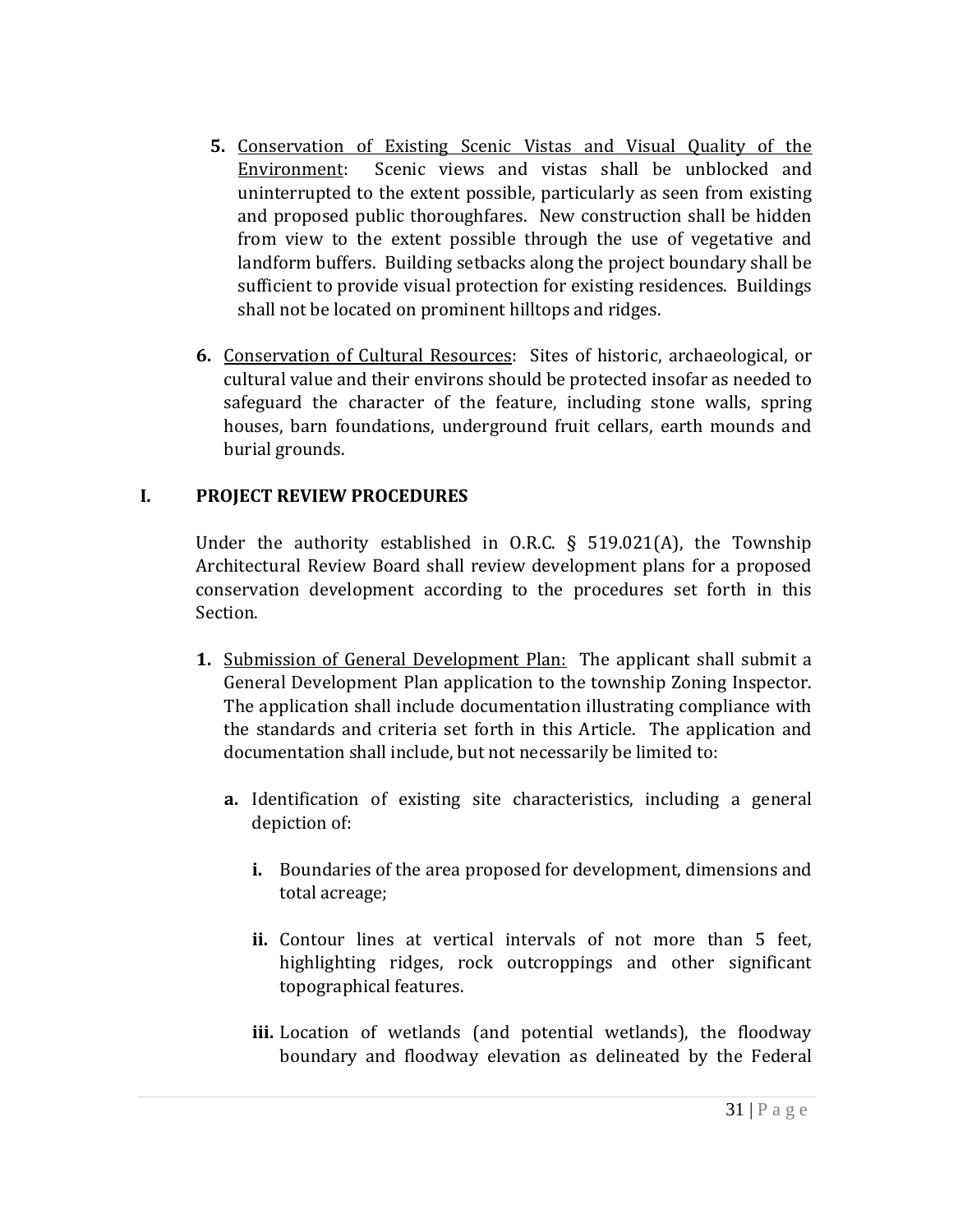Emergency Management Agency, rivers and streams and their related river or stream bank, ponds, and water courses;

- **iv.** Existing soil classifications;
- **v.** Locations of all wooded areas, tree lines, hedgerows, and specimen trees;
- **vi.** Delineation of existing drainage patterns on the property, existing wells and well sites;
- **vii.** Description of significant existing vegetation by type of species, health, quality, etc.;
- **viii.** Existing buildings, structures and other significant man-made features on the site and within 200 feet of the project boundary;
- **ix.** Description of all structures and areas of known or potential historical significance; and
- **x.** Existing viewsheds and identification of unique vistas.
- **b.** The preliminary site plan shall be drawn at a scale not less than one inch  $(1")$  = one hundred feet  $(100)'$ , except that projects over two hundred (200) acres may be drawn at a scale of one inch  $(1<sup>n</sup>)$  = two hundred feet (200'), and shall include:
	- **i.** A summary of the proposed development including the total acreage, number of residential units, type of dwellings, density by type of dwelling, and acreage of restricted open space to be conserved;
	- **ii.** A sketch layout of standard single family lots, if any;
	- **iii.** The location of the restricted open space and any proposed recreational facilities;
	- **iv.** Natural features to be conserved and any required buffer areas;
	- **v.** Natural features to be altered or impacted by the development and areas where new landscaping will be installed, etc.;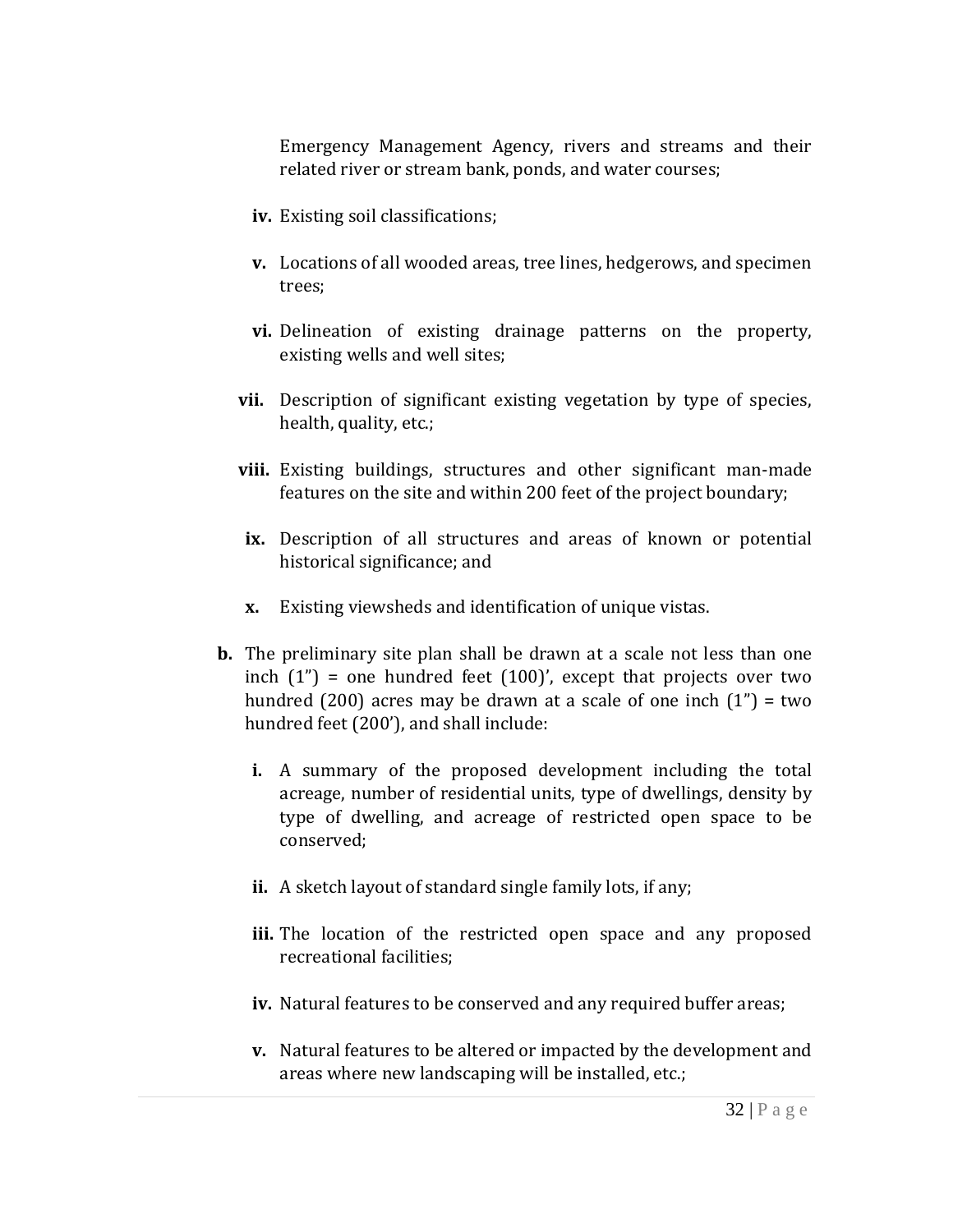- **vi.** General location of public street rights-of-way; and
- **vii.** Proposed utility easement locations.
- **c.** An outline of the method/structure to perpetually preserve the required restricted open space which indicates:
	- **i.** The structure of the Association;
	- **ii.** Membership requirements;
	- **iii.** Financial responsibilities; and
	- **iv.** The relationship of the entity to public agencies having responsibilities related to the project.
- **d.** A description of the project phasing including the phased construction of open space improvements.
- **2.** Review For Completeness: Within ten (10) business days of receiving the application, the Zoning Inspector shall review the application to determine that the application includes all the items required in subsection A above. If the application is deemed complete and the application fee paid, the Zoning Inspector shall officially accept the application on that date.
- **3.** Review of General Development Plan by Others: The Township Zoning Inspector shall distribute the general development plan application to the following for review and comment.
	- **a.** Regulatory agencies which have statutory authority to subsequently review any aspect of the development, including but not limited to the Summit County Planning Commission, the Summit County Department of Environmental Services, the Summit County Engineer, the Summit Soil and Water Conservation District, and the Ohio EPA.
	- **b.** Other agencies which, at the discretion of the township, may have appropriate technical expertise.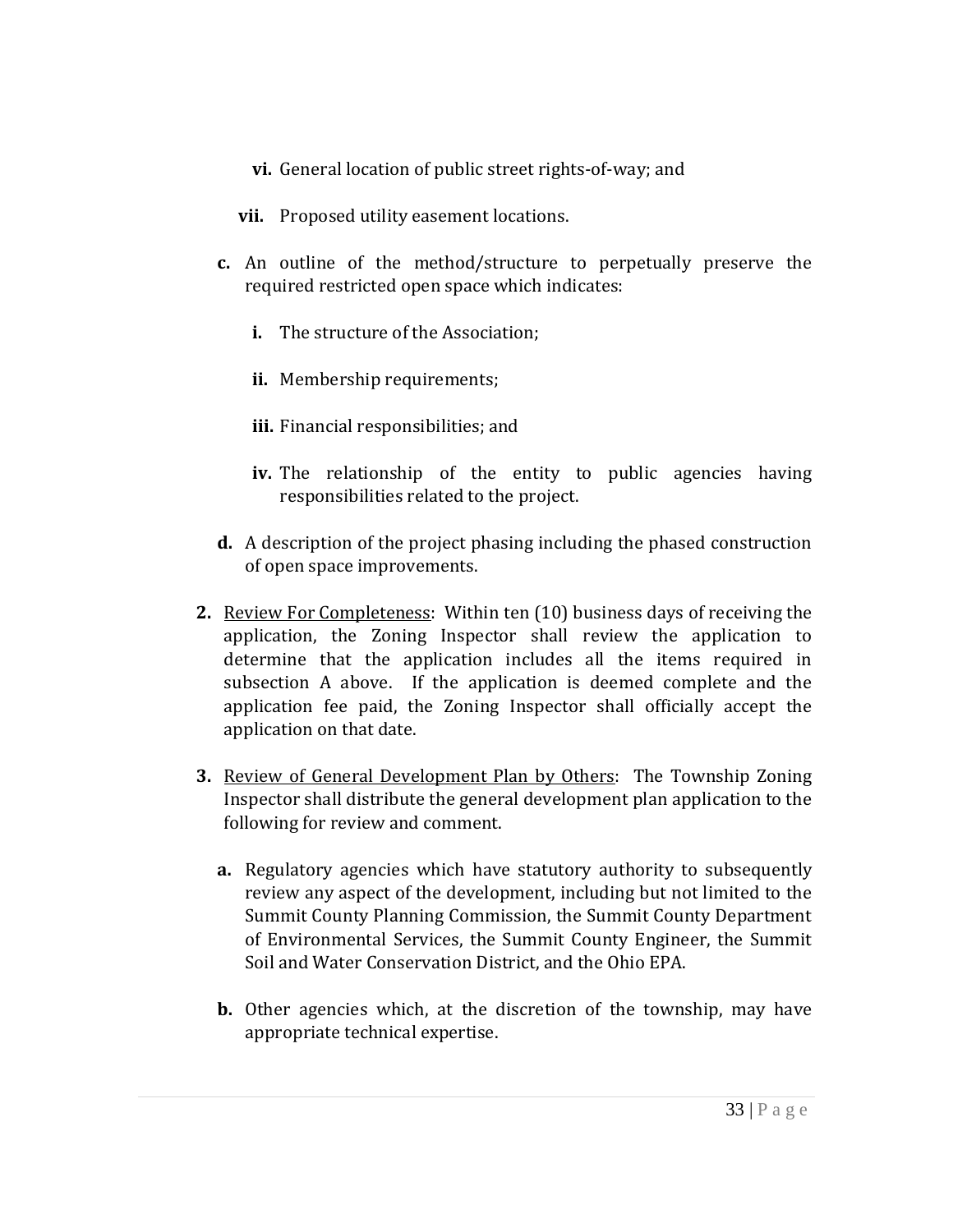- **c.** Appropriate local township administrative officials, including the Township Solicitor, the Township Service Department and Township emergency services personnel.
- **d.** Consultants retained by the township.

All comments from the above reviews shall be returned to the township within forty-five (45) days from the date distributed.

- **4.** Site Visit: The Township Architectural Review Board shall, together with the applicant and the applicant's consultant(s), visit the site to gain a thorough understanding of the characteristics of the site.
- **5.** Review and Approval by Township: The Township Architectural Review Board shall review the general development plan and the comments received from Section C above. The Township Architectural Review Board shall take action on the submitted general development plan by either:
	- **a.** Approving the general development plan as submitted; or
	- **b.** Approving the general development plan subject to specific conditions not included in the plan as submitted, such as, but not limited to, improvements to the general building layout or open space arrangement; or denying approval of the general development plan. Failure of the Architectural Review Board to act within 60 days from the date the application was determined complete, or an extended period as may be agreed upon, shall at the election of the applicant be deemed a denial of the general development plan.
- **6.** Significance of Approved Plan: Approval of the general development plan shall:
	- **a.** Establish the development framework for the project, including the general location of open space, development areas, densities, unit types, recreational facilities, and street alignments.
	- **b.** Be the basis for the application to proceed with detailed planning and engineering in reliance on the approved general development plan.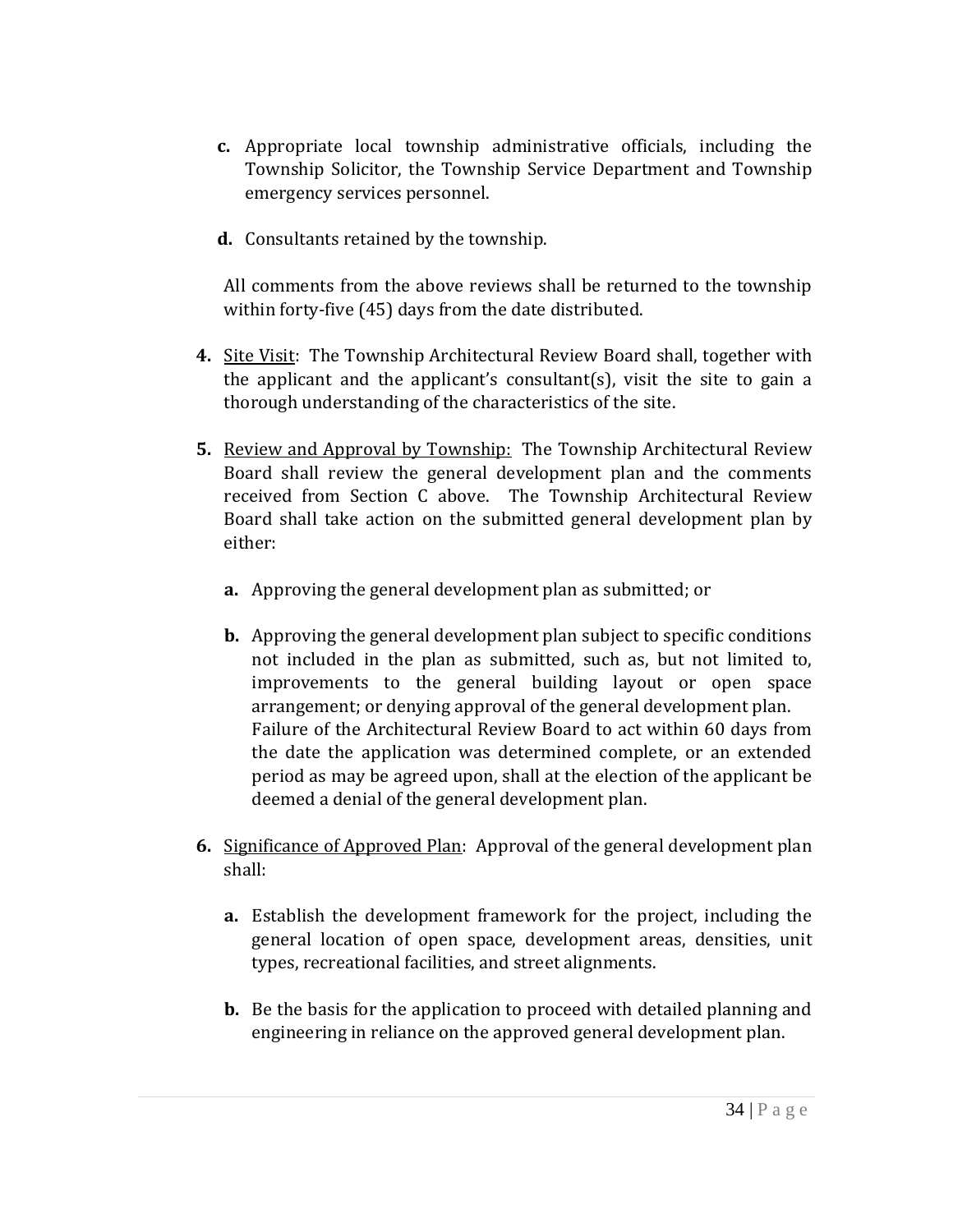- **c.** Provide the benchmark for the Township Architectural Review Board to consider amendments to the general development plan when the Township Architectural Review Board determines that the amended plan is equal to or better than the approved general development plan.
- **d.** Authorize the applicant to apply for all other required regulatory approvals for the project or subsequent phases thereof.
- **7.** Final Development Plan: After a general development plan has been approved, an applicant shall submit for review and approval a final development plan. The final development plan may be submitted either for the entire project or for each construction phase.
	- **a.** Submission Requirements: The final development plan shall include:
		- **i.** A site plan drawn at a scale not less than one inch  $(1<sup>n</sup>)$  = one hundred feet (100)' indicating:
			- **1.** Boundaries of the area proposed for development, accurate dimensions and total acreage;
			- **2.** The exact location and dimension of public street rights-of-way and common drives;
			- **3.** Exact location of building envelopes within which dwelling units are to be constructed, and lot lines with dimensions for all residential units for which individual ownership is proposed;
			- **4.** Dimensions of building/unit spacing;
			- **5.** The extent of environmental conservation and change and the exact location of all no cut/no disturb zones; and
			- **6.** Designated restricted open space areas and a description of proposed open space improvements.
		- **ii.** A grading plan drawn at a scale of one inch  $(1<sup>n</sup>)$  = one hundred feet (100)', showing all information pertaining to surface drainage.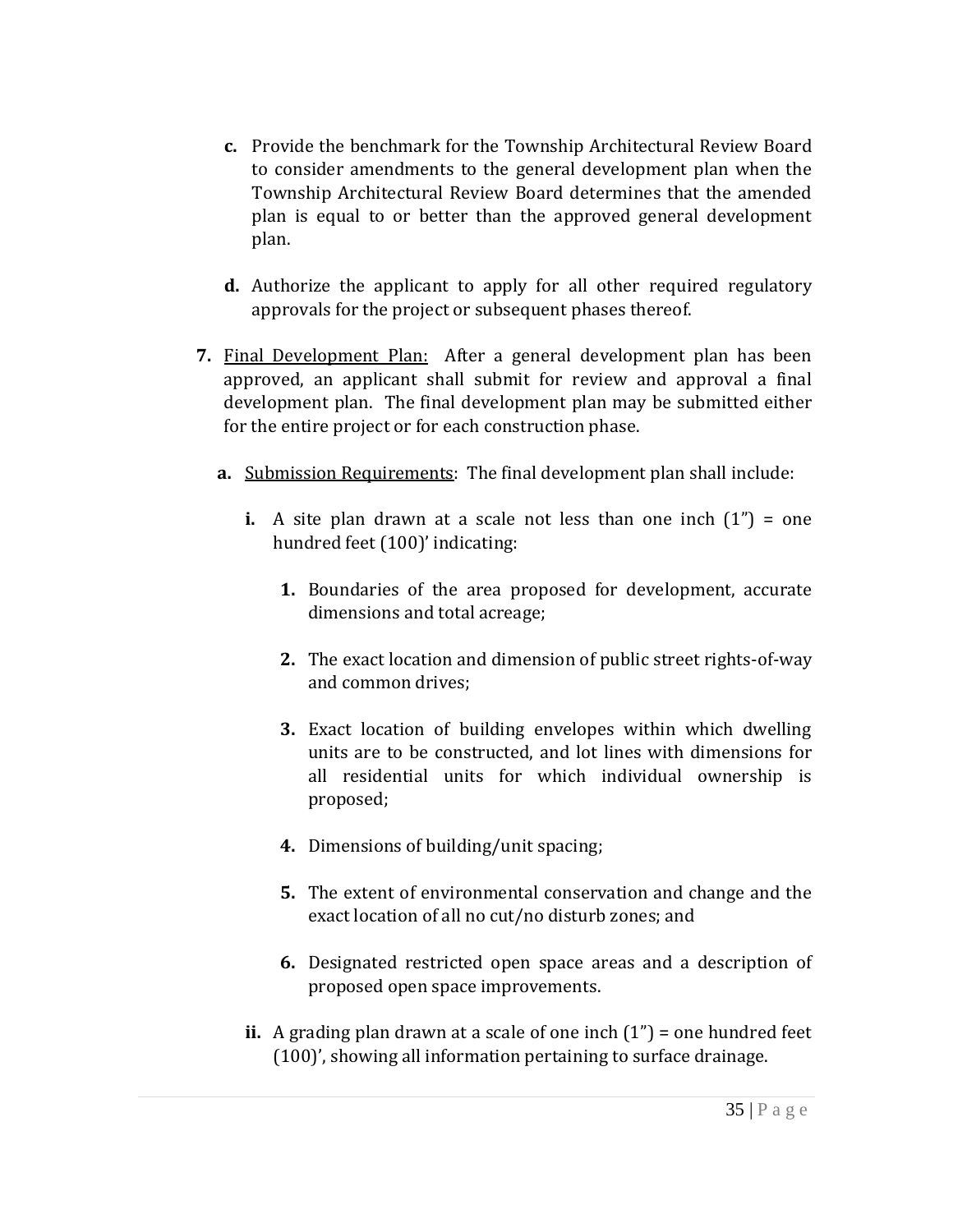- **iii.** A detailed landscaping plan for new landscaping, including entry features and signs.
- **iv.** The Declaration, Articles of Incorporation and either Bylaws (for a Condominium Association) or Code of Regulations (for a Homeowners' Association) and any other final covenants and restrictions and maintenance agreements to be imposed upon all the use of land and pertaining to the ownership, use, and maintenance of all common areas, including restricted open space.
- **v.** Conditions imposed by other regulatory agencies.
- **b.** Review For Completeness: Within ten (10) business days of receiving the application, the Zoning Inspector shall review the application to determine that the application includes all the items required in subsection G.1, above. If the application is deemed complete and the application fee paid, the Zoning Inspector shall officially accept the application on that date.
- **c.** Distribution of Final Development Plan: The Zoning Inspector shall distribute the final development plan application to the Architectural Review Board, the Township Solicitor, and other appropriate administrative departments or professional consultants for review and comment. Any reports, comments, or expert opinions shall be compiled by the Zoning Inspector and transmitted to the Architectural Review Board prior to the time of the Commission's review.
- **d.** Review by the Township Solicitor: The Township Solicitor shall review the Declaration, Articles of Incorporation and either Bylaws (for a Condominium Association) or Code of Regulations (for a Homeowners' Association) and any other final covenants and restrictions, and maintenance agreements, and all financial guarantees associated with the foregoing, to be imposed upon the conservation development. He/she shall provide a written opinion to the Architectural Review Board documenting that the above demonstrate full compliance with the requirements of this Article and provide assurance that the Township will not have to assume financial responsibility for insuring that the conservation development will remain in full compliance with those requirements.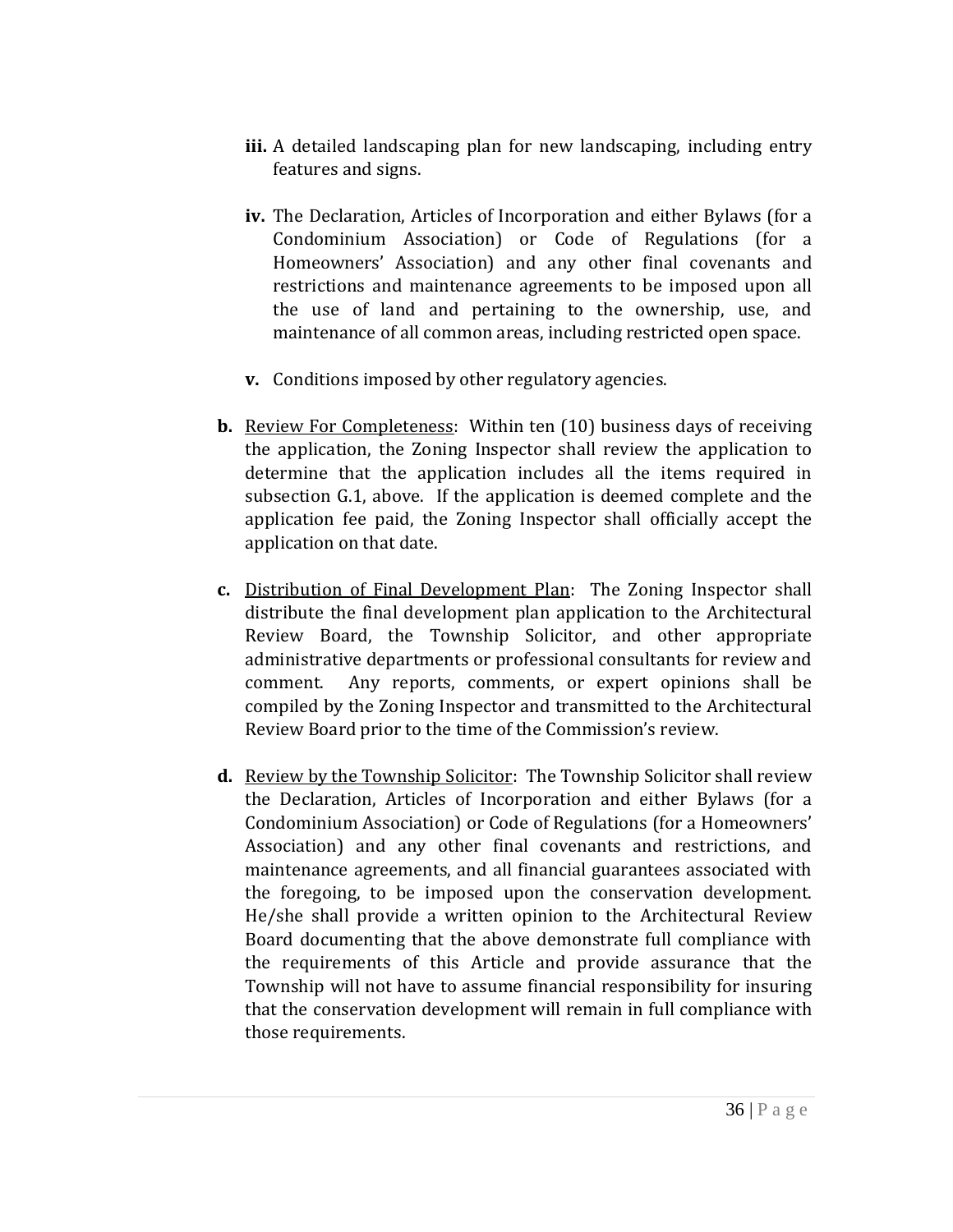- **e.** Review and Approval by Township: The Architectural Review Board shall review the final development plan and the comments received from Section B.3 and B.4 above. The Architectural Review Board shall determine if the final development plan is in compliance with the general development plan and take action on the submitted final development plan by either:
	- **i.** Approving the final development plan as submitted; or
	- **ii.** Approving the final development plan subject to specific conditions not included in the plan as submitted, such as, but not limited to, improvements to the general building layout or open space arrangement; or
	- **iii.** Denying approval of the general development plan: Failure of the Architectural Review Board to act within 60 days from the date the application was determined complete, or an extended period as may be agreed upon, shall at the election of the applicant be deemed a denial of the general development plan.
- **8.** No property may be occupied until the provision of infrastructure, utilities and improvements called for in the final development plan have been completed as determined by the Zoning Inspector and a certificate of occupancy issued by the County Building Department.

## **3.07 PRDD (Planned Residential Development District)**

## **A. Purpose**

The purpose of the Planned Residential Development District is to recognize, encourage, accommodate creative and imaginative planned residential developments that utilize innovations in the technology of land development that are in the best interests of Copley Township. The Planned Residential Development District is designed to achieve the following objectives:

- **1.** To provide for the preservation of topographic and other natural features.
- **2.** To allow flexible residential development on larger sites, particularly sites that are impacted by the existence of such natural features as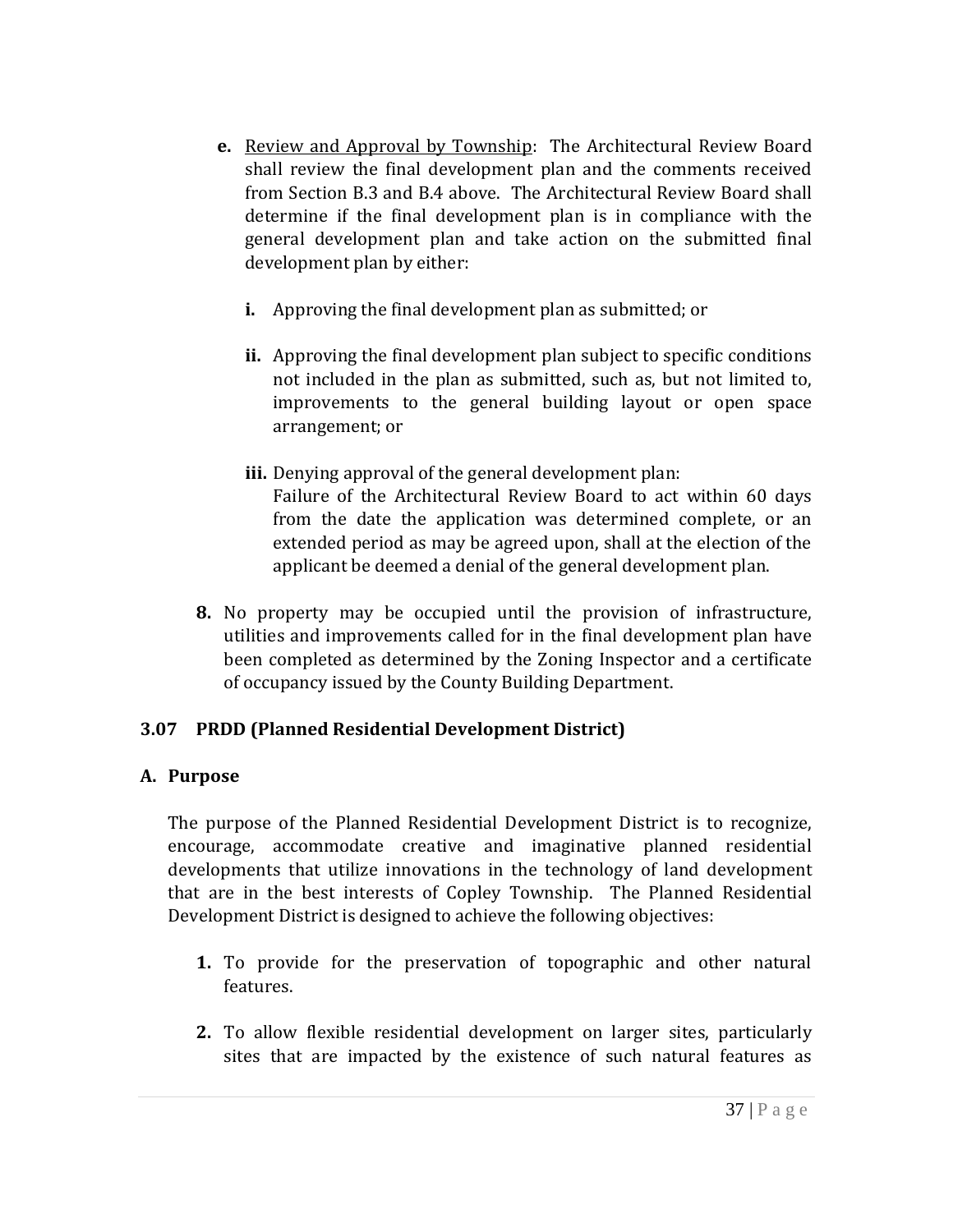swamps, wetlands, natural ponds, marshes, steep slopes, rock outcroppings, floodplain and large wooded areas.

- **3.** To permit the flexible spacing of lots and buildings in order to encourage the separation of pedestrian and vehicular circulation; the provision of readily accessible recreation areas and open spaces; and the creation of functional and unique residential areas.
- **4.** To promote more efficient and economic arrangement, distribution and use of public and private streets, sanitary sewers and central water supplies.
- **5.** To ensure that new development occurs in a manner and at a density that is compatible with adjacent residential districts.
- **6.** The overall density shall not exceed two (2) dwelling units per gross acre.

#### **B. Permitted Uses**

The following uses shall be permitted, subject to a Comprehensive Development Plan (CDP) adopted by the Township Trustees as provided herein:

- **1.** Detached single-family dwellings.
- **2.** Detached single-family cluster dwellings.
- **3.** Attached single-family dwellings (no more than (4) four dwelling units are contained in any one grouping of contiguous structures).
- **4.** Accessory recreational and community facilities for use by the residents of the Planned Residential Development District.

# **C. CONDITIONALLY PERMISSIBLE USES**

The Board of Zoning Appeals may issue Conditional Zoning Certificates for uses listed herein subject to Article VIII, Section 801, 801-2, -3, -4, the general requirements of Section 802-1, and the specific requirements of Subsections 802-2 as referred to below:

**1.** Telecommunication towers subject to the requirements of Section 802-2-150.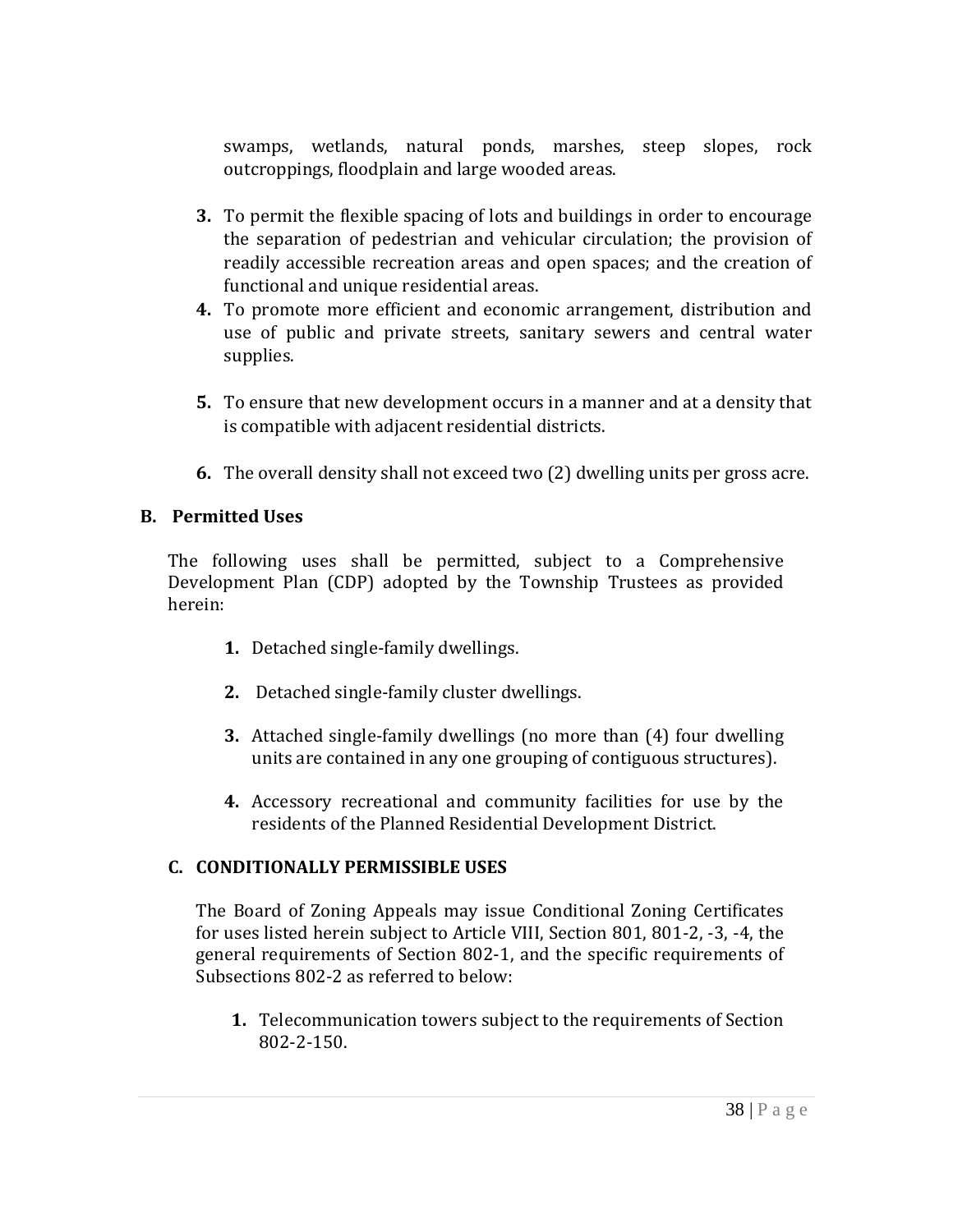#### **D. ADOPTION OF A COMPREHENSIVE DEVELOPMENT PLAN**

A Comprehensive Development Plan shall be submitted to the Township as part of the application to rezone a parcel of land to the Planned Residential Development District. This Comprehensive Development Plan shall contain the following:

- **1.** Boundaries of the area proposed for development, dimensions and total acreage drawn at a scale of not less than 1" = 100'.
- **2.** A total site data summary for the proposed development including but not limited to, number of residential units; type of residential dwellings i.e., detached single, detached single in a cluster or attached single; location of all detached single in a cluster or attached single; detached single lot dimensions, cluster acreage, open space acreage and location; and location of streets both public and private.
- **3.** Topography at two-foot contour intervals.
- **4.** Sewer and water lines.
- **5.** Building separation review for fire and safety.

## **E. AREA, HEIGHT AND DENSITY REGULATIONS**

- **1.** A minimum of fifty (50) acres is required to establish a Planned Residential Development District.
- **2.** Centralized sewer and water are required (municipal or other governmentally owned) for any Planned Residential Development District.
- **3.** Thirty (30) percent gross open space is required when detached single-family lots are proposed.
- **4.** Forty (40) percent gross open space is required when detached single-family lots and detached single-family clusters are proposed.
- **5.** Fifty (50) percent gross open space is required when detached single-family lots, detached single-family clusters and/or attached single-family units are proposed.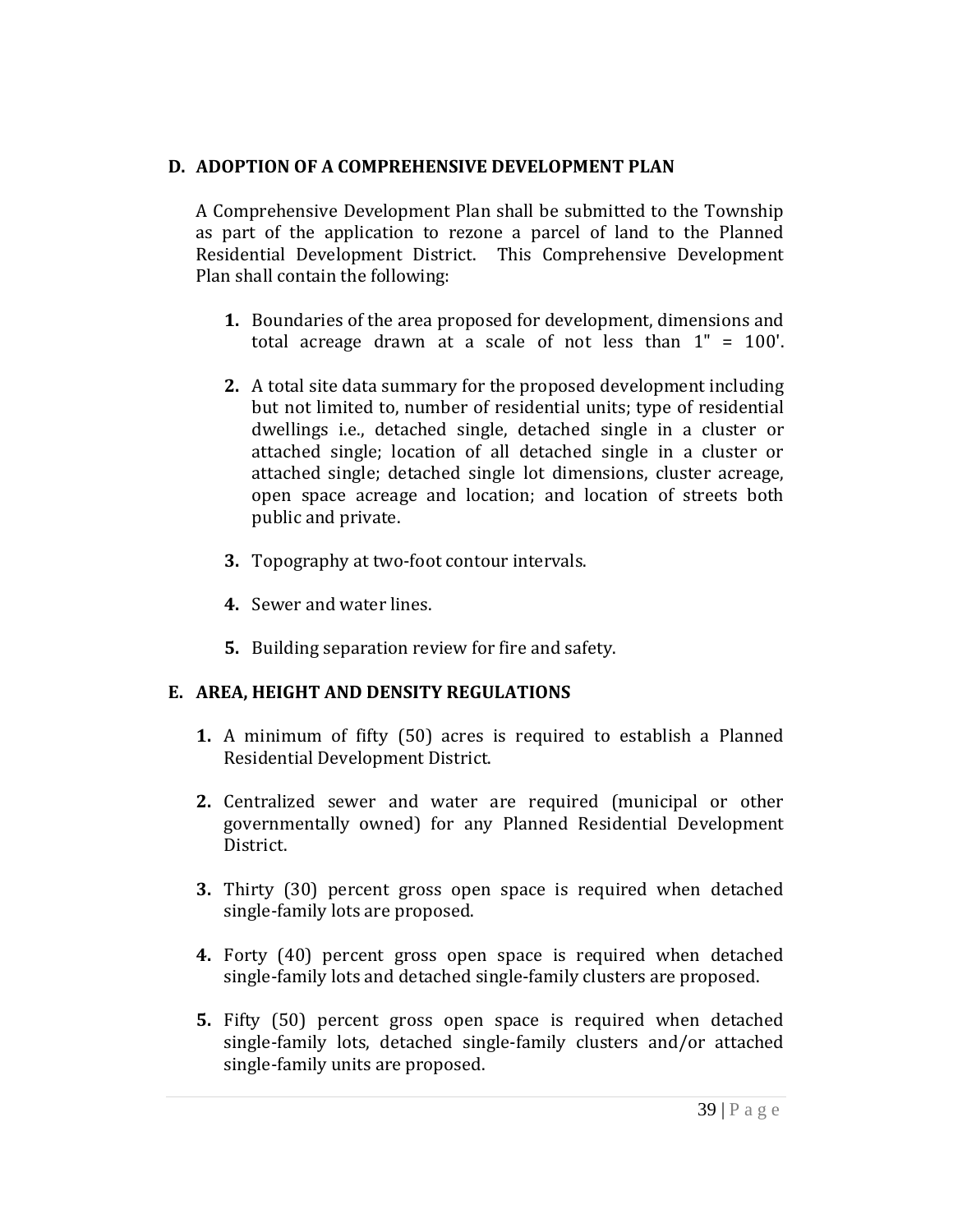**6.** Overall density shall not exceed two (2) dwelling units per gross acre.

**DETACHED SINGLE-FAMILY -** 100% of the total units can be detached single-family lots.

- **a.** Minimum Lot Area 12,000 square feet.
- **b.** Minimum Lot Width at the Minimum Setback Line 80 feet.
- **c.** Minimum Lot Width from the Street Right-of-Way Line to the Minimum Setback Line - 50 feet.
- **d.** Minimum Front Yard Depth from the Street Right- of- Way Line 50 feet.
- **e.** Minimum Rear Yard Depth 40 feet.
- **f.** Minimum Side Yard Width 8 feet.
- **g.** Minimum Living Floor Area Per Family 1,000 square feet with a basement; 1,200 square feet without a basement.
- **h.** Height Regulations Two and one-half (2) stories or thirty-five (35) feet in height.

**DETACHED SINGLE-FAMILY CLUSTER -** A maximum of 25% of the total units can be detached single-family dwellings.

- **a.** Minimum Front Yard Depth from the Street Right- of- Way Line:
	- **i.** Dedicated (public) street 50 feet
	- **ii.** Edge of pavement (private street) 25 feet
- **b.** Minimum Living Floor Area Per Family Same as above.
- **c.** Height Regulations Same as above.
- **d.** Minimum building separation requirement twelve (12) feet.
- **e.** Minimum distance to outer property line thirty (30) feet.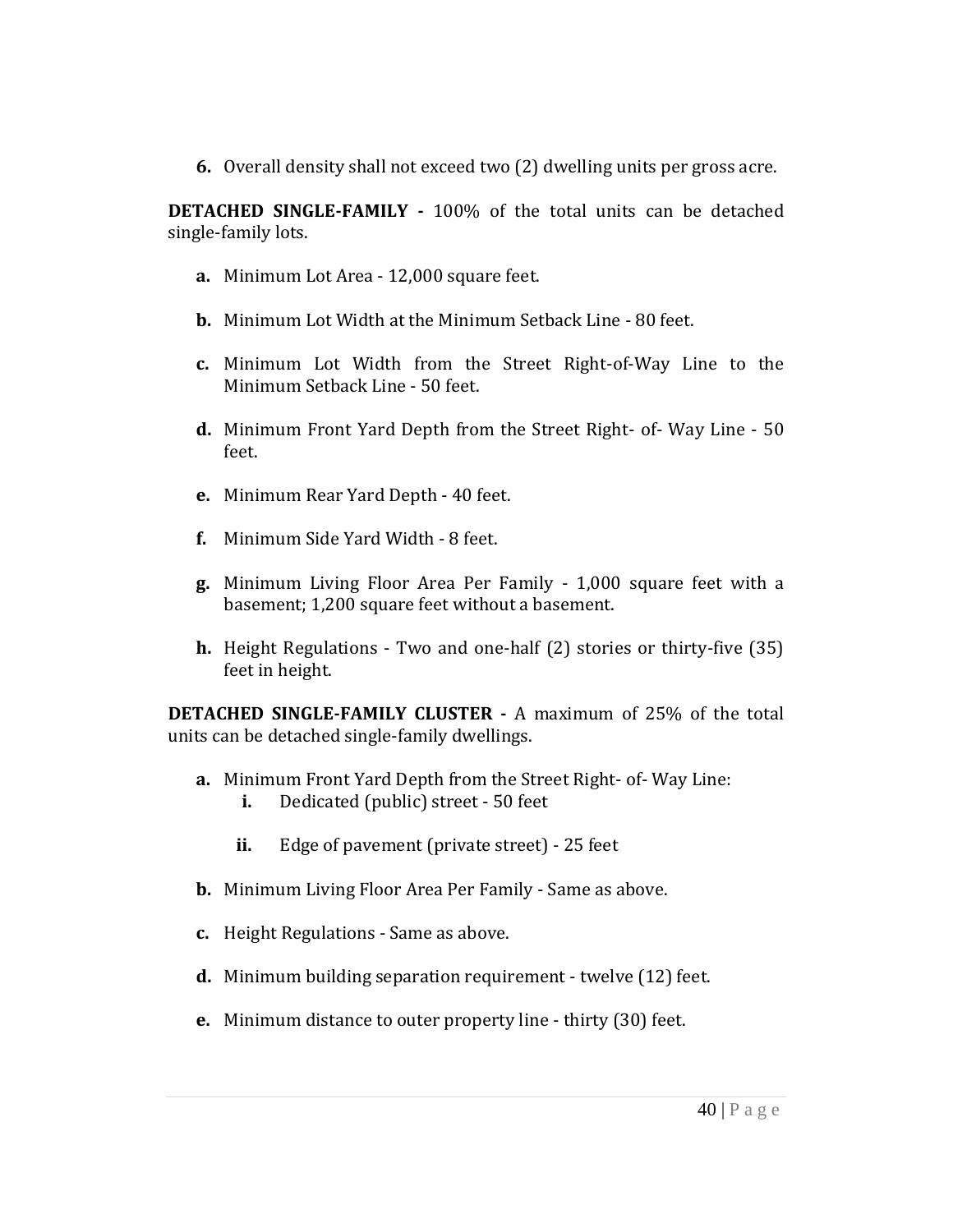**ATTACHED SINGLE-FAMILY -** A maximum of 25% of the total units can be detached single-family dwellings and/or attached single-family dwellings.

- **a.** Minimum Front Yard Depth from the Street Right- of- Way Line:
	- **i.** Dedicated (public) street 50 feet
	- **ii.** Edge of pavement (private street) 25 feet
- **b.** Minimum Living Floor Area Per Family Same as above.
- **c.** Height Regulations Same as above.
- **d.** Minimum building separation requirement twelve (12) feet.
- **e.** Minimum distance to outer property line thirty (30) feet.

### **F. SUPPLEMENTAL REQUIREMENTS**

- **1.** Landscaping All development, street right-of- ways, private corridors, and common open space shall be landscaped according to an overall plan and shall be implemented in phases as units are completed and weather permits.
- **2.** Plantings, walls, fencing, and screens shall be so designed and located as to optimize privacy and aesthetic quality without encroaching upon required automobile site distances. Natural wooded areas shall be preserved and maintained for landscaping and screening to the greatest extent possible.
- **3.** Grading Grading and site preparation for areas other than building sites, streets, sidewalks and utilities shall be limited to disturbing the minimum amount of vegetation and other topographic features.
- **4.** The legal articles relating the organization of the homeowners association are subject to review and approval by the Copley Township Board of Trustees and shall provide adequate provisions for the perpetual care and maintenance of all common areas.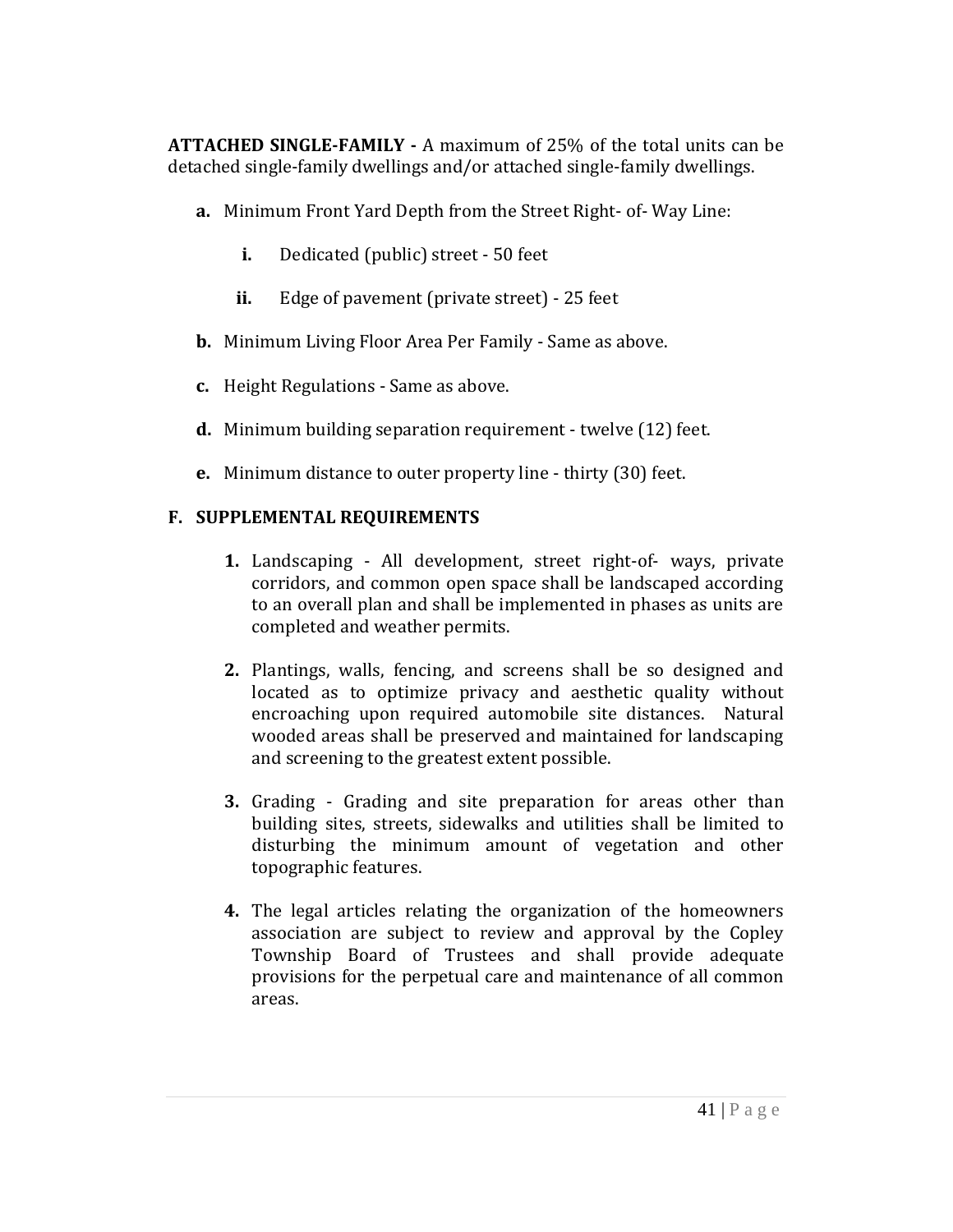- **5.** The responsibility for the maintenance of all open spaces shall be specified by the developer before approval of the final development plan.
- **6.** Such open space, including any recreational facilities proposed to be constructed in such space, shall be clearly shown on the Comprehensive Development Plan.
- **7.** The Zoning Inspector is permitted to approve a revision to the Comprehensive Development Plan under the following provisions:
	- **a.** The overall dwelling unit density decreases.
	- **b.** The overall open space percentage increases.
	- **c.** The location of dwellings or roads is required from a County approving agency.
- **8.** Open Space Covenants and Restrictions: Land designated as open space shall be maintained as open space and will not be used later for other purposes. The developer is required to place such restriction on the final plat.
- **9.** The Copley Township Architectural Review Board shall require that a legal plan or contract for the perpetuation, maintenance and function of all the open space be established and furnished to the Board of Trustees and approved by the Township Legal Counsel prior to final plat approval by the Summit County Planning Commission. A stamped copy from the County Recorder's Office of the recorded documents must be given to the Zoning Inspector prior to any zoning certificates being issued.
- **10.** Subdivision Association: The developer shall be responsible for maintenance, control, insurance and taxes of common areas, including the required open space until the Association assumes responsibility.
- **11.** Percentages for Recreational Open Space:
	- **a.** Active recreational uses cannot exceed 25% of the total gross open space.